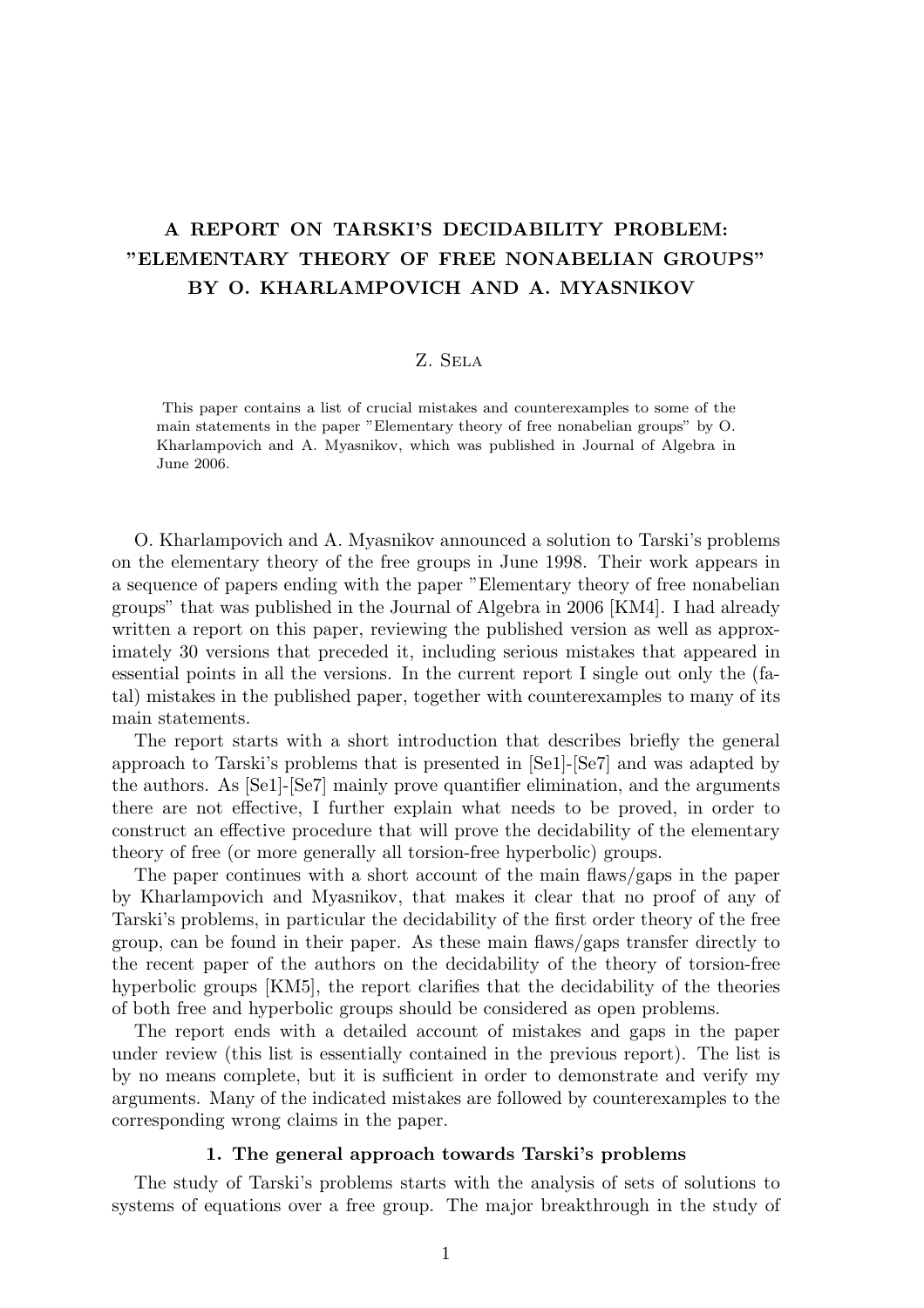these systems of equations is due to Makanin [Ma1] and Razborov [Ra]. Another important "classical" theorem in the general direction of Tarski's problems is due to Merzlyakov from 1966 [Me]. Merzlyakov proved the existence of "formal solutions" that essentially enable one to analyze positive sentences, i.e., sentences that contain no inequalities. In their paper on what they call "implicit function theorem" Kharlampovich and Myasnikov present a generalization of Merzlyakov's theorem to AE sentences (sentences with 2 quantifiers) that are defined over general varieties [KM3].

Merzlyakov's original theorem enabled Makanin to prove that the positive theory of the free groups is decidable [Ma2]. However, the generalization of Merzlyakov's theorem to general (not only positive) sentences and formulas, enables one to prove the validity of an AE sentence for a generic point of a variety and not for all the points in it. The major problem and the main difficulty in tackling Tarski's problems is the ability to find a procedure that produces finitely many formulas that prove the validity of a sentence for all the points in a variety and not just for generic points in it. This is the goal of most of our work on these problems [Se3]- [Se7], and what Kharlampovich and Myasnikov are aiming to do in their paper under review [KM4].

As [KM4] uses exactly the same strategy, objects, constructions and procedures as [Se3]-[Se7], we briefly review the content of [Se3]-[Se7], and use it to indicate what parts are missing or done wrongly in [KM4]. In [Se3] we studied the structure of exceptional solutions of a parametric system of equations (see definitions 10.5 in [Se1] and 1.5 in [Se3] for these exceptional solutions). We proved the existence of a global bound (independent of the specialization of the defining parameters) on the number of exceptional (rigid) solutions of a rigid limit group ([Se3],2.5), and a global bound on the number of exceptional (strictly solid) families of solutions of a solid limit group ([Se3],2.9). These global bounds are essential in our approach, and in particular are used to prove that certain basic definable sets, that are later proved to be the "building blocks" of all the definable sets over a free group, are in the Boolean algebra of  $AE$  sets (section 3 in [Se3]).

In [Se4] general AE sentences (sentences with two quantifiers) are analyzed. Given a truth sentence of the form:

$$
\forall y \; \exists x \; \Sigma(x, y, a) = 1 \; \wedge \; \Psi(x, y, a) \neq 1
$$

we presented an iterative procedure, that produces a sequence of varieties and formal solutions defined over them, that together prove the validity of the given sentence. The procedure uses a trial and error approach. It starts with a formal solution (a formula) that proves the validity of the given sentence in a generic point of the affine set associated with the corresponding universal  $(y)$  variables. If we substitute the given formal solution into the system of equations  $\Sigma$  they hold over the whole affine set. However, the inequalities  $\Psi$  fail on some proper subvariety V. Hence, in the second step of the iterative procedure, we apply theorem 1.18 in [Se3] (what Kharlampovich and Myasnikov call "implicit function theorem"), and get formal solutions (formulas) that prove the validity of the given sentence in generic points of certain Diophantine sets (closures of completions) of resolutions in the Makanin-Razborov diagram of the variety  $V$ . Again, if we substitute the given formal solutions into the inequalities  $\Psi$ , they fail to hold on some subsets of the Diophantine sets that are associated the variety  $V$ . We continue iteratively by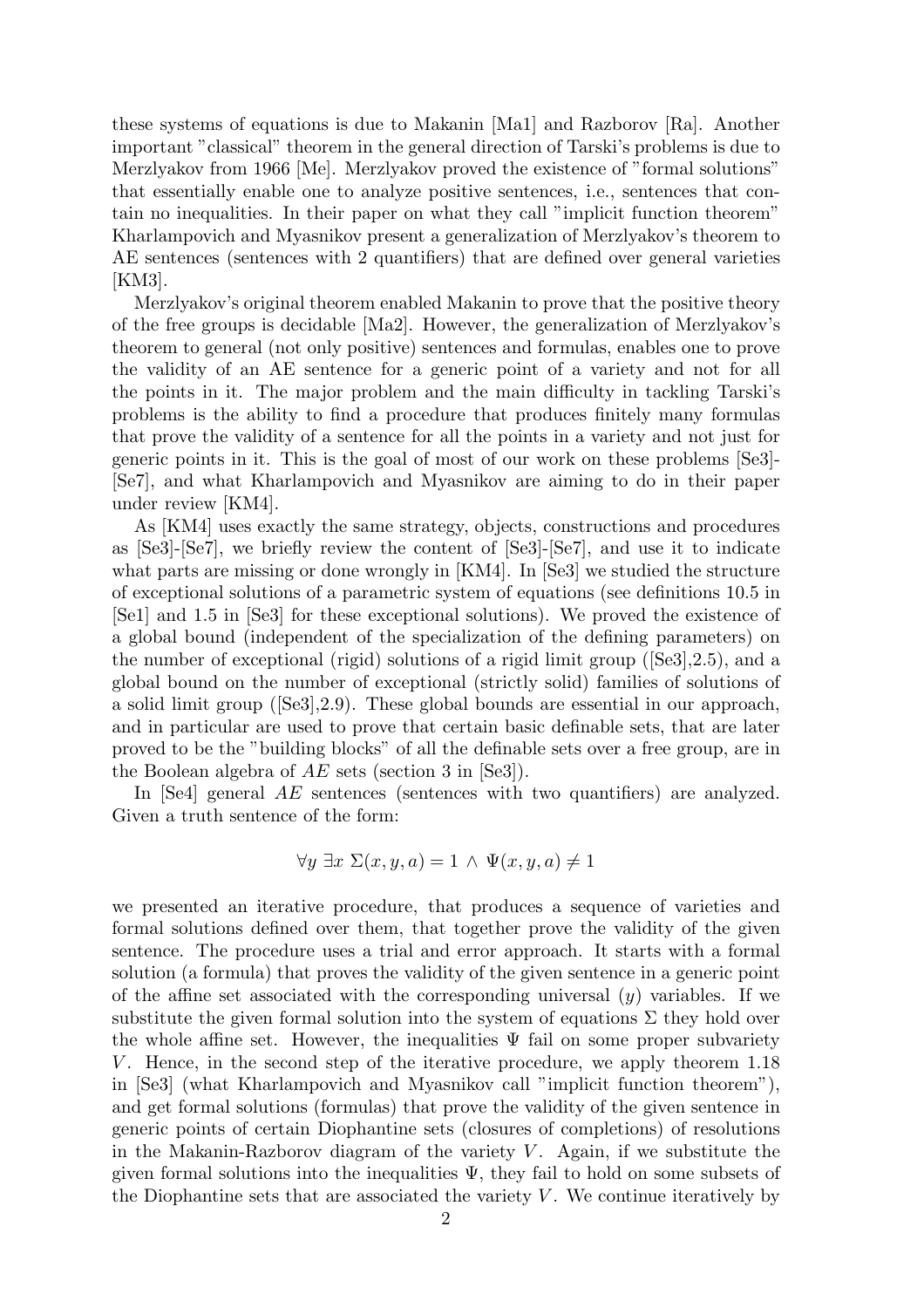constructing formal solutions (formulas) over a decreasing sequence of Diophantine sets, that are defined using systems of equations in increasing sets of variables.

Although in each step in the iterative procedure, one is forced to increase the set of variables, and even though a decreasing sequence of Diophantine sets over a free group does not have to terminate, the procedure that is presented in [Se4] is constructed in such a way that a certain complexity of the varieties that are constructed along the procedure strictly decreases, and forces the iterative procedure to terminate after finitely many steps. It should be noted that even at this stage we don't know any conceptual reason that explains the ability to find such a terminating procedure, except for its existence.

The outcome of the terminating iterative procedure for the analysis of an AE set (that is presented in [Se4]) is a collection of varieties, together with a collection of formal solutions that are defined over them. The varieties are determined by the original universal variables  $y$ , and extra (auxiliary) variables. The collection of varieties gives a partition of the initial domain of the universal variables y, which is a power of the original free group of coefficients, into sets which are in the Boolean algebra of universal sets, so that on each such set the sentence can be validated using a finite family of formal solutions. Hence, the outcome of the iterative procedure can be viewed as a *stratification theorem* that generalizes Merzlyakov's theorem from positive sentences to general AE ones.

In the two papers on quantifier elimination we apply the tools and techniques that are presented in [Se1]-[Se4], to prove quantifier elimination in the elementary theory of a free group. In order to prove quantifier elimination we show that the Boolean algebra of AE sets is invariant under projections. The projection of a set that is in the Boolean algebra of  $AE$  sets, is naturally an  $EAE$  set, hence, to show that the Boolean algebra of AE sets is invariant under projections, we need to show that a general  $EAE$  set is in the Boolean algebra of  $AE$  sets ([Se6],1.41).

To prove that an EAE set is in the Boolean algebra of AE sets we use a couple of terminating iterative procedures that are based on the procedure for validation of an  $AE$  sentence presented in the fourth paper. Given an  $EAE$  set, the first (terminating) iterative procedure is devoted to uniformization of proofs. i.e., it produces finitely many (graded) families of formal solutions together with (graded) varieties on which these formal solutions are defined, so that each AE sentence associated with a specialization of the defining parameters and a specialization of the first existential variables, which is a truth sentence, can be proved using part of the constructed families of formal solutions, in a similar way to our validation of a (single) AE sentence obtained in the fourth paper.

Each step of this procedure  $(Se5, 2)$  is divided into two parts. In the first part we collect all the formal solutions defined over the (finitely many, graded) varieties that collect the set of those values of the universal variables, for which the corresponding AE sentence is yet to be proved. The second part uses the constructed formal solutions to get a proof for a subset of the relevant values of the universal variables, and collect those values for which the proof is yet incomplete. We call the outcome of this procedure, i.e., the families of formal solutions and the varieties on which they are defined, the tree of stratified sets. Both its construction and its termination are uniformizations of the procedure for validation of a single AE sentence that is presented in ([Se4],4).

The procedure for uniformization of proofs constructs the tree of stratified sets,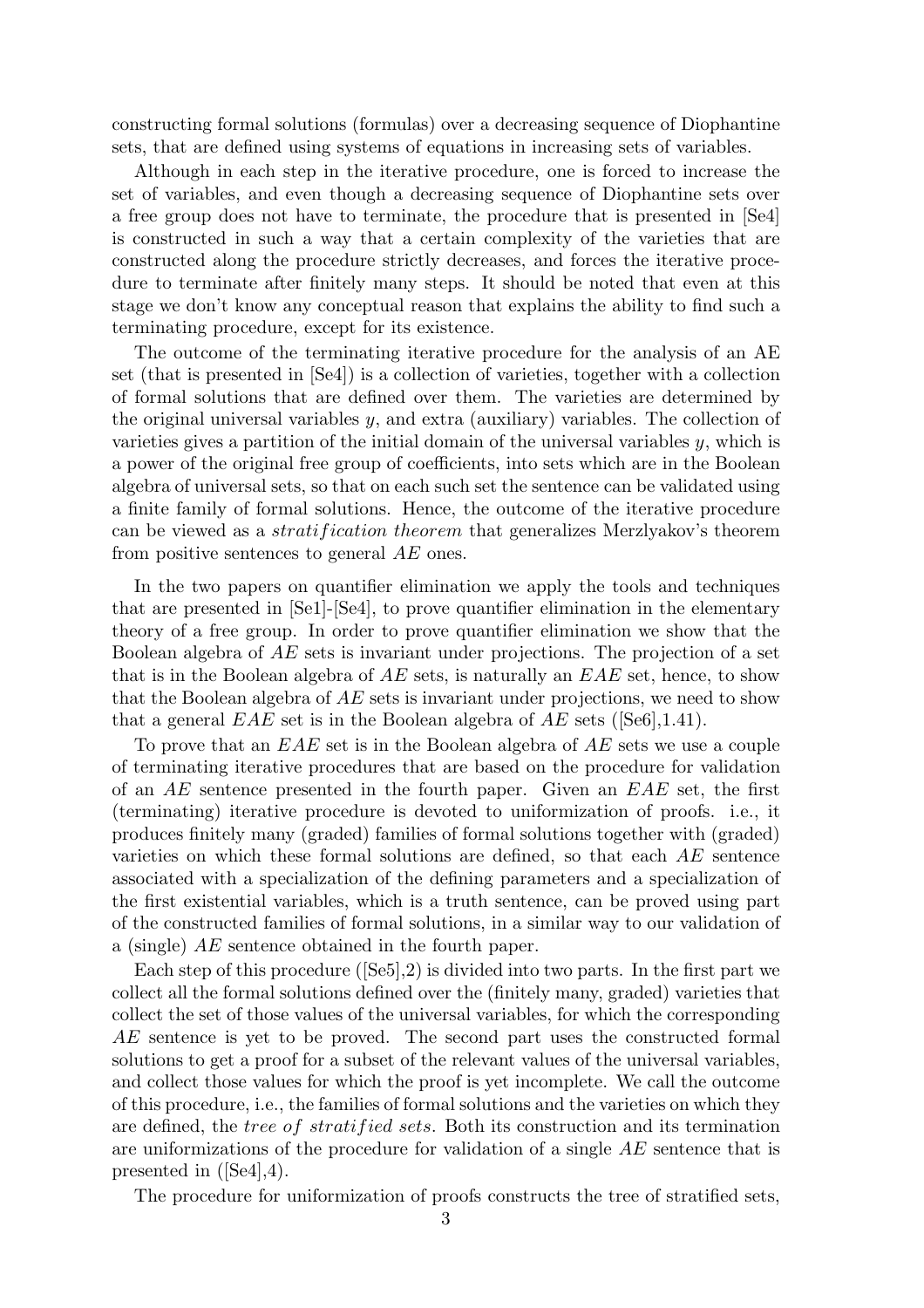that leaves us with finitely many forms of proof, i.e., possible (finite) subsets of the families of formal solutions encoded by this tree, for all the truth AE sentences associated with the set  $EAE$ , we call each such form of proof a proof system  $([Se5], 1.20).$ 

To analyze an EAE set, we start with the Zariski closures of all the valid proof statements associated with each of the (finitely many) proof systems ( $[Se5]$ ,1.23). The second terminating iterative procedure that we call the *sieve* procedure, presented in [Se6], starts with each of these Zariski closures and constructs a (finite) sequence of bundles of (virtual) proof statements that are supposed to "testify" that a given specialization of the defining parameters is in the set  $EAE$ . This finite sequence of bundles reduces the question of the existence of a possible witness (i.e., a value of the first existential variables) with a valid proof statement  $(Se5,1.19)$ for any given specialization of the defining parameters, to the structure of the bases of these bundles of proof statements. Since by section 3 of [Se3] it is possible to stratify the base of such bundle, and the existence of a witness for a given specialization of the defining parameters depends only on the stratum (and not on the specific specialization), the set  $EAE$  is the union of finitely many strata in the stratifications of the constructed bundles. Since every stratum in the stratification is in the Boolean algebra of  $AE$  sets ([Se3],3), we are finally able to conclude that the original EAE set is in the Boolean algebra of AE sets.

We should note that as in the procedure for validation of a sentence, presented in [Se4], we still do not know a conceptual reason for obtaining quantifier elimination, and for the ability to construct a terminating procedure like our sieve procedure, apart from its existence. Indeed, the construction of the sieve procedure and its termination are technically the heaviest part of our work, and require techniques and methods to handle Diophantine sets.

The quantifier elimination is the key for the analysis of the first order theory of a free group, and in particular the key for solving Tarski's problems. The uniform quantifier elimination, i.e., a quantifier elimination that does not depend on the rank of the (free) coefficient group, implies that all the non-abelian free groups are elementarily equivalent - a solution to the first Tarski's problem. A possible approach to prove that the first order theory of a free (or a hyperbolic) group is decidable (the second Tarski's problem), is proving that every step in our quantifier elimination procedure can be made effective. This is precisely the approach that Kharlampovich and Myasnikov tried to apply in their attempt to prove the decidability of the theory. The quantifier elimination is also necessary and a key to later results, like proving the stability of the theories of free and hyperbolic groups, proving (geometric) elimination of imaginaries, or analyzing the independence relation in the theory of a free group.

## 2. A general description of the crucial mistakes and gaps in Kharlampovich and Myasnikov's paper

In the previous section we briefly sketched the approach to Tarski's problems as presented in [Se1]-[Se7]. In this section 2 we use this brief survey to indicate the main flaws and gaps in Kharlampovich and Myasnikov's paper "Elementary theory of free nonabelian groups". A detailed account of the main flaws together with counterexamples to claims in their paper appears in the next section. These flaws imply that none of Tarski's problems is proved in this paper, and in particular, the decidability of the first order theory of both free and hyperbolic groups, that is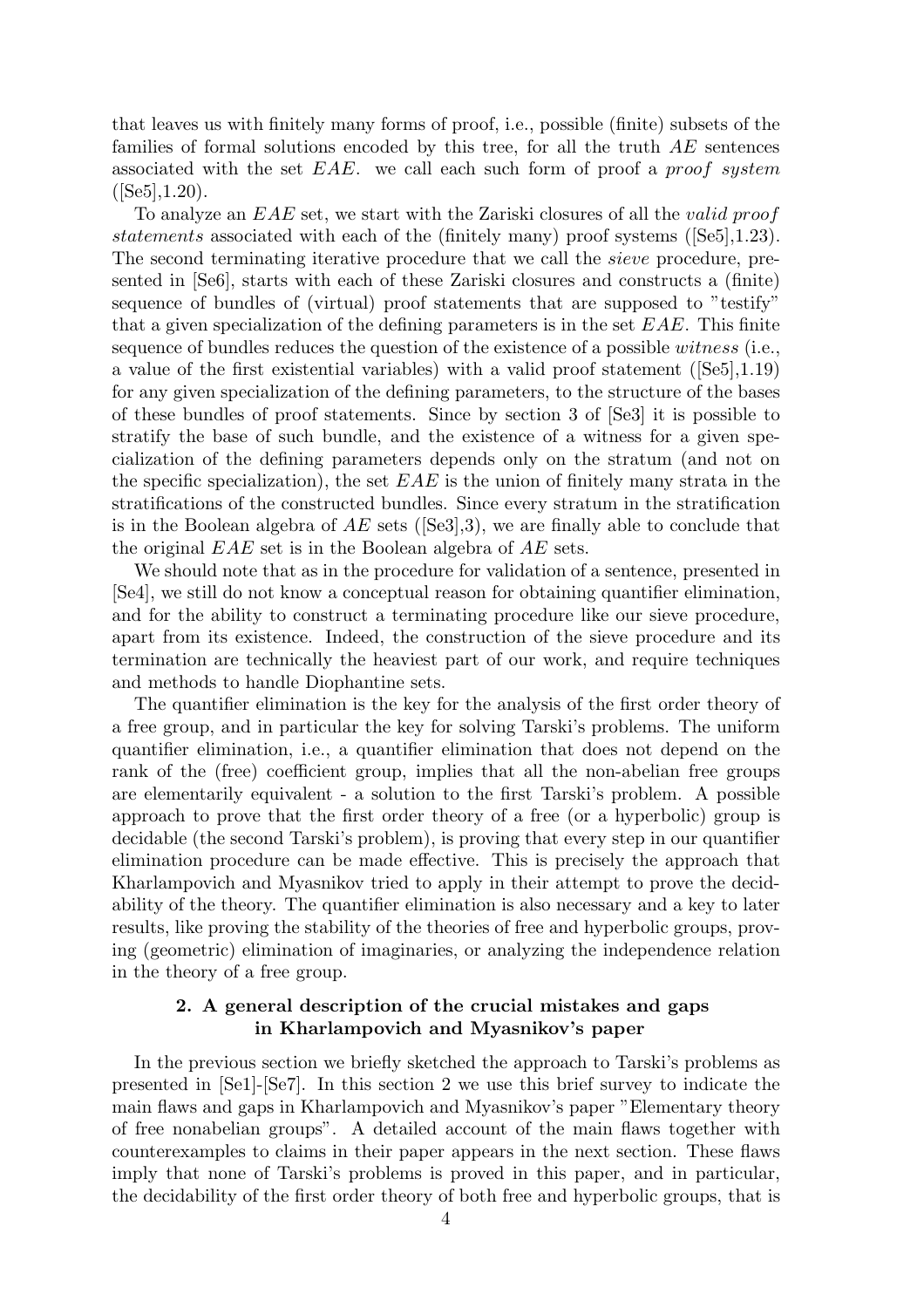claimed in the paper and its more recent generalization to hyperbolic groups [KM5], should be considered as open problems.

(1) The study of sets of solutions to systems of equations with parameters is basic and necessary in any attempt to solve Tarski's problems or to obtain quantifier elimination. A fundamental property of these parametric systems is the existence of a universal bound on the number of exceptional families of solutions for such systems. This is the main goal of [Se3].

Kharlampovich and Myasnikov state a similar theorem in their paper, but the proof, although similar to the one in [Se3], contains several serious mistakes. In particular, for effective results, it is essential to get an effective bound on the number of exceptional families of solutions of parametric systems of equations. As the proof of the existence of a bound in KM's paper is wrong, needless to say that the claim regarding an effective bound is meaningless.

(2) In the procedure for the analysis of an AE sentence [Se4], and in the quantifier elimination procedure [Se5]-[Se6], one of the main objects that is used repeatedly is the induced resolution that is presented in section 3 of [Se4]. The induced resolution is a canonical resolution, or a tower, that is inherited by a subgroup of an ambient tower. Its construction is involved and uses an iterative procedure that is guaranteed to terminate.

Kharlampovich and Myasnikov are trying to construct the induced resolution and effectively compute it. However, their construction is wrong. It does not produce a tower, and it can not serve for the purposes it was built for, i.e., as a tool in the iterative procedure for analyzing definable sets. Once again, the construction is wrong, so there is no point in considering the effective claim.

(3) AE sentences are analyzed in [Se4], using an iterative procedure that is guaranteed to terminate. This procedure is still far from analyzing general definable sets, but it is essential in our approach for the analysis of such general sets. For obtaining effective results, it seems necessary to be able to run such a procedure effectively.

Kharlampovich and Myasnikov are trying to present exactly the same procedure, and claim to run it effectively. However, their presentation is wrong, and contains several fatal mistakes. What they describe may not terminate after finitely many steps. Again, as the description of the procedure itself is wrong, there is no point in considering the effective parts.

(4) The tools that are used in analyzing AE sentences are not sufficient for analyzing general definable sets. One of the main new tools that we use for obtaining quantifier elimination is the core resolution, that is presented in section 4 of [Se5]. The construction of the core resolution is rather complex and uses several iterative procedures. Any attempt to use the core resolution in effective procedures requires an effective computation of it.

Kharlampovich and Myasnikov are trying to present a construction of the core resolution. What they present contains several crucial mistakes and few major gaps, and hence, does not have the essential properties that core resolutions must have for the purposes of quantifier elimination later in their paper. Again, the whole construction is wrong, so there is no point in referring to the effective claims.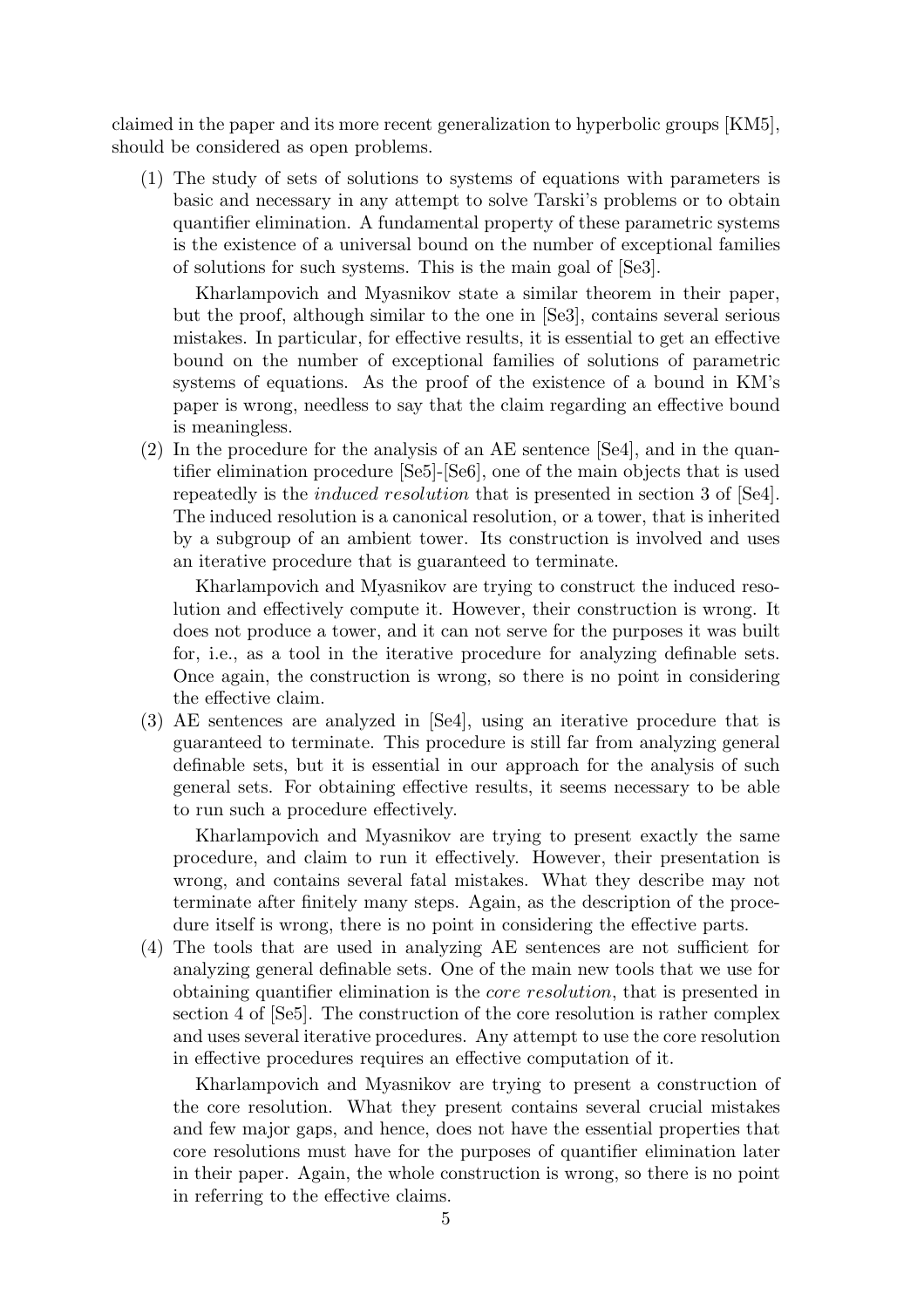(5) The heaviest machine or procedure that appears in our papers on Tarski's problems, is the sieve procedure for quantifier elimination [Se6]. This procedure is rather technical and complex, and is guaranteed to terminate after finitely many steps, a termination that finally implies uniform quantifier elimination for all non-abelian free groups (and a similar one for torsionfree hyperbolic groups).

Kharlampovich and Myasnikov aim to present precisely the same procedure, and run it effectively. However, already some of the main objects that are used in the procedure, like the induced and the core resolutions, were not constructed properly, and hence don't have the required properties for the procedure. In addition, the description of the procedure contains several fatal mistakes and few gaps, so that the presented procedure cannot be guaranteed to terminate. Again, there is no point in considering any of the effective claims.

## 3. A detailed description of the fatal mistakes and gaps in Kharlampovich and Myasnikov's paper

In the previous section we briefly described some of the major flaws in Kharlampovich and Myasnikov's paper. In this section we present a detailed account of some of these fatal mistakes and gaps. The description of the mistakes is often followed by counterexamples to the statements in the paper under review. We should note that everything that appears in this section is contained in our previous report that also describes the similarities with our papers.

- (1) Page 470 lines 14-17. Lemma 8 is wrong. As stated, it is completely false. Even modulo inner automorphisms, i.e., in  $Out(G)$ , the lemma is wrong as was observed by G. Levitt, who found this mistake in an analogous theorem of mine for torsion-free hyperbolic groups (from 1991). Levitt presented a counterexample and stated and proved a correct statement in [Le]. However, the (false) statement of the lemma does not play an essential role in the sequel.
- (2) Page 482 line -1 to page 483 line 2: Lemma 18 is false (lines 8-10 on page 483 give a wrong argument). No similar statement can be correct, however, as the authors borrowed all the study of equations with parameters (a fully residually free group relative to a subgroup) from [Se1] and [Se3] no such lemma is needed in the sequel.

Below is a counterexample to the statement of lemma 18 (we use the notation of the lemma). Let  $K$  be the limit group:

$$
K = \langle u_1, \ldots, u_4 \rangle *_{[u_1, u_2][u_3, u_4] = [a^3, b^3]} \langle a, b \rangle *_{[a^4, b^4] = [v_1, v_2][v_3, v_4]}
$$

$$

$$

and  $K_1$  be the limit group:

$$
K_1 = \langle u_1, v_1 \rangle *_{[u_1, v_1] = [a^5, b^5]} \langle a, b \rangle
$$

Let  $\varphi: K \to K_1$  be the epimorphism that maps the tuple  $u_3, u_4, v_3, v_4, u_2, v_2$ to the tuple:  $a^3, b^3, a^4, b^4, 1, 1$ . Let  $Q_1$  be the QH vertex group  $\langle u_1, v_1 \rangle$ , which is the unique QH vertex group in the abelian JSJ decomposition of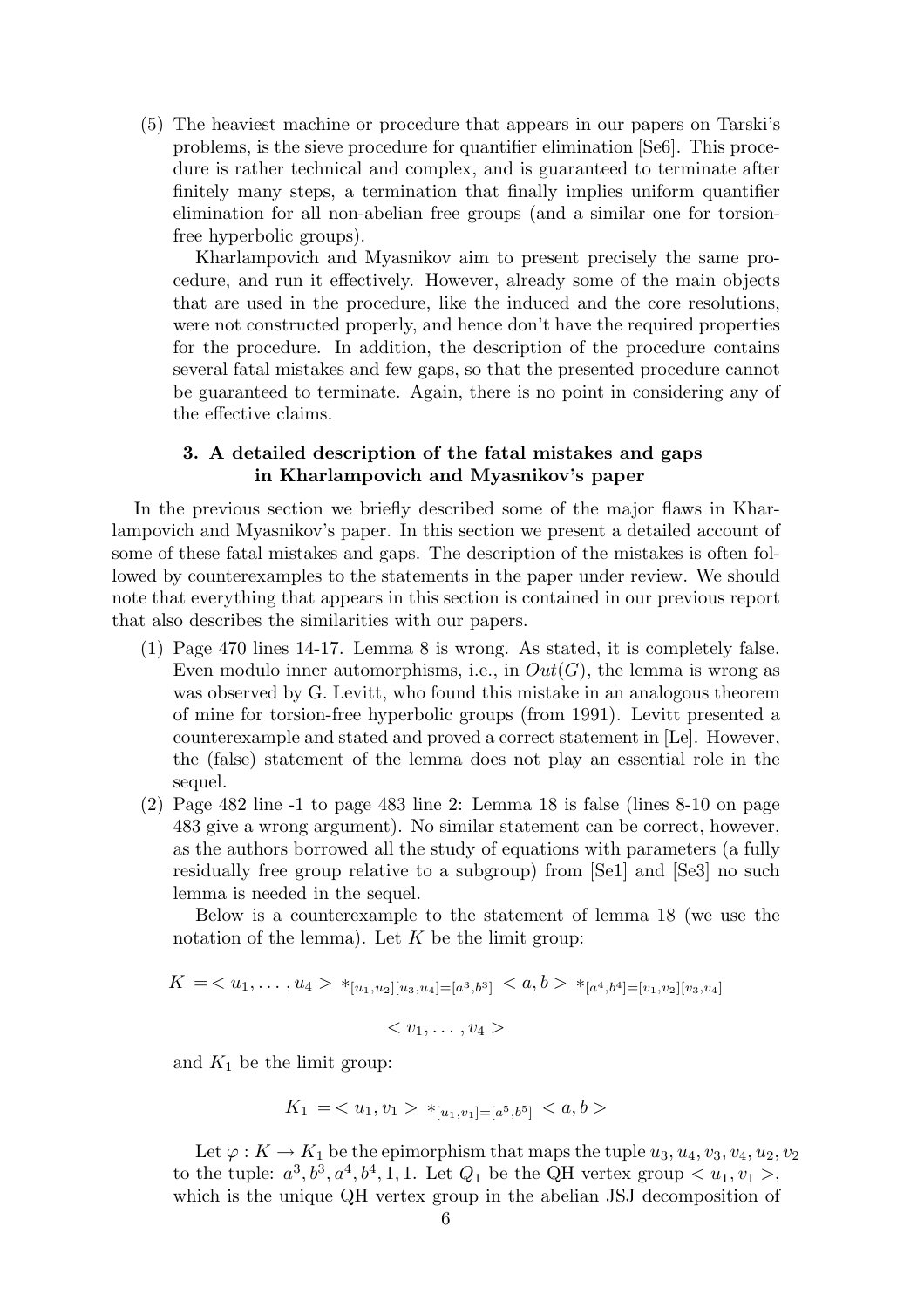$K_1$ . Then no QH subgroup in K is mapped into a finite index subgroup in  $Q_1$ , a contradiction to the conclusion of lemma 18 on page 482.

(3) Page 483 lines 11-16. Lemma 19 is false. Below is a counterexample to its statement. Let:

$$
K = \langle a_1, a_2 \rangle *_{[a_1, a_2] = [b_1, b_2]} \langle b_1, b_2 \rangle *_{[b_1, b_2] = [c_1, c_2]} \langle c_1, c_2 \rangle
$$
  

$$
H = \langle a_1, a_2 \rangle *_{[a_1, a_2] = [b_1, b_2]} \langle b_1, b_2 \rangle
$$

K has no sufficient splitting modulo H. Let  $\tau : K \to H$  be the epimorphism that maps the tuple  $c_1, c_2$  to  $b_1, b_2$ . By the notions of the authors, H is a reducing quotient of K. No homomorphism from  $H$  (which is the fundamental group of a surface of genus 2) extends to a sequence of homomorphisms that discriminate  $H$ , a contradiction to the conclusion of lemma 19.

(4) Page 485 lines -5 to -3. "since the group K is ... one may assume that ... is a monomorphism".

It was true for the definitions and the statement of their theorem 11 in some of their previous versions. However, in the current statement of theorem 11, the authors "adapted" our notion of strictly solid homomorphisms (their "algebraic solutions"), and for this current statement one can not make this reduction.

It is worth noting that although the reduction that the authors make is wrong, a counterexample for this reduction is impossible to find, as a "growing sequence" does not exist by theorems 2.5 and 2.9 in [Se3] (but in proving these theorems in [Se3], no reduction of the kind the authors make is used).

(5) Page 486 lines 4-5: "Generalized equations for which  $K$  is not embedded into  $\ldots$  result some of the equations from  $R$ ". The authors are making the same mistake as in page 485 lines -5 to -3. They (the authors) continue to refer to the statement of the theorem that appears in their previous versions, and not to the current statement that uses our *strictly solid* homomorphisms ("algebraic solutions") and maximal flexible quotients ("complete reducing system").

Page 486 line -7: "In case (2) we obtain an equation from the family  $R$ ". The same mistake as in page 485 lines  $-5$  to  $-3$ . Note that once again, as "growing sequences" do not exist by theorems 2.5 and 2.9 in [Se3], and the authors study these "growing sequences", no counterexamples can be constructed - still the arguments they use are wrong.

Theorem 11 (without its effective claim) is precisely theorem 2.9 in [Se1]. Hence, even though the argument the authors give has several mistakes, the statement of the theorem (with the effective claim excluded) is correct. However, the statement of theorem 11 further claims that the bound on the number of exceptional solutions can be effectively found. Since the argument that is given in the paper contains mistakes, the effective claim still requires a correct proof. It should be noted that the existence of an effective procedure to find a bound on the number of exceptional solutions of a parametric equation (the effective claim in the statement of theorem 11) is crucial for proving decidability in the sequel.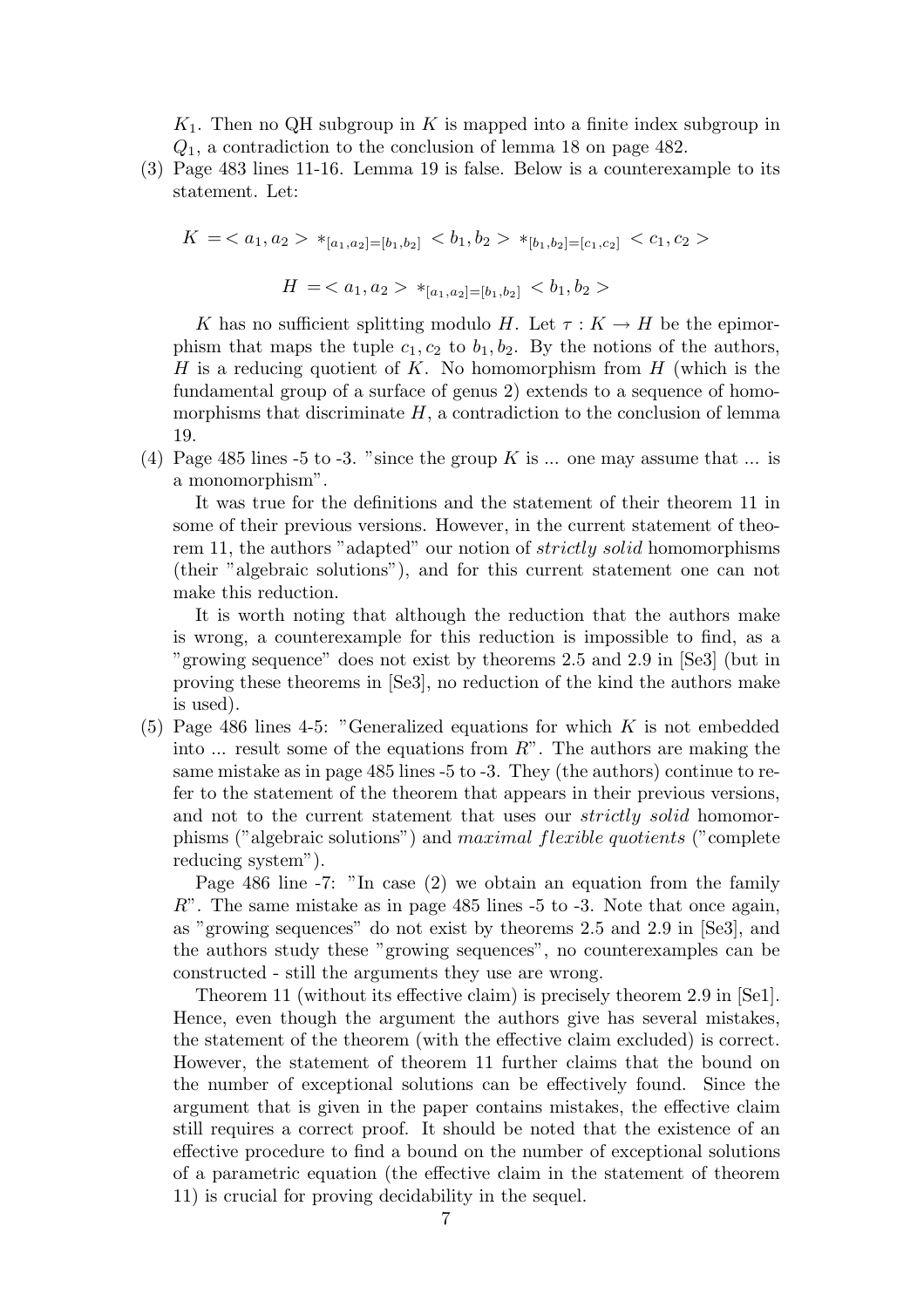(6) Page 506 line 10 to page 507 line 14: In this section the authors describe a construction that they call "Induced NTQ system". What the authors aim to describe is the construction of our induced resolution (definition 3.5 in [Se4]), but the construction that the authors describe contains several crucial mistakes.

Note that the induced resolution plays a major role in our papers, and is crucial in obtaining quantifier elimination. In the sequel, wherever the authors use the induced resolution ("Induced NTQ system"), they are actually using the object that is constructed in section 3 of [Se4], and not the object that they are describing in their section 7.12. However, for decidability one needs to effectively compute the induced resolution (as it appears in [Se4]). Because of the crucial mistakes in the construction that the authors describe, no such effective computation is available in the current paper.

Below is an example for which the construction that the authors describe does not give an NTQ group at all (clearly in contradiction to what they aim and claim to construct). Let  $K = \langle a, b \rangle *_{[a^3, b^3] = [u, v]} \langle u, v \rangle$ . K is clearly an NTQ group, where the base level is the free subgroup  $\langle a, b \rangle$ , and in the second level a fundamental group of a punctured torus  $Q = \leq$  $u, v >$  is amalgamated to the base  $\langle a, b \rangle$  along its boundary subgroup. A fundamental group of a punctured torus contains a subgroup of index 3, that we denote  $Q_1$ , which is the fundamental group of a punctured torus with 3 punctures. Hence  $K$  has a subgroup, that we denote  $G$ , that has the structure:

$$
G = ((_{[a_1^3, b_1^3]=c_1} Q_1) *_{[a_2^3, b_2^3]=c_2} ) *
$$

$$
*_{[a_3^3, b_3^3]=c_3} < a_3, b_3 >
$$

where  $c_1, c_2, c_3$  are the 3 boundary components of  $Q_1$ . The procedure that the authors describe will not change the group  $G$ . But  $G$  does not have the structure of an NTQ group.

- (7) Page 506 lines -11 to -10: "Increasing  $G_1$  by a finite number of suitable elements from abelian vertex groups of  $F_{R(S)}$  we join together ... from abelian vertex groups in  $F_{R(S)}$ ". The sentence does not give any hint at what elements should be added. Could it be that the authors refer to what appears in part (ii) in the construction of the induced resolution in section 3 of [Se4] (starting at the 3rd paragraph after definition 3.2 in [Se4])?
- (8) In all the construction of their "induced NTQ systems" the authors say nothing about QH vertex groups. In other words, they completely "skipped" part (iii) in our construction of the induced resolution (they have a previous section on "induced QH vertex groups" (lemma 7 on page 466) that is not mentioned here. In any case, this notion and lemma are not a replacement of part (iii) in section 3 of  $[Se4]$ ). Without this part (or any other part), the construction that the authors describe doesn't make any sense, and is therefore, completely wrong (once again, in all their referrals to "induced NTQ systems", the authors have to use an object that is constructed according to the complete construction that appears in section 3 of [Se4], and not the vague, partial and mistaken object that they are describing in this section).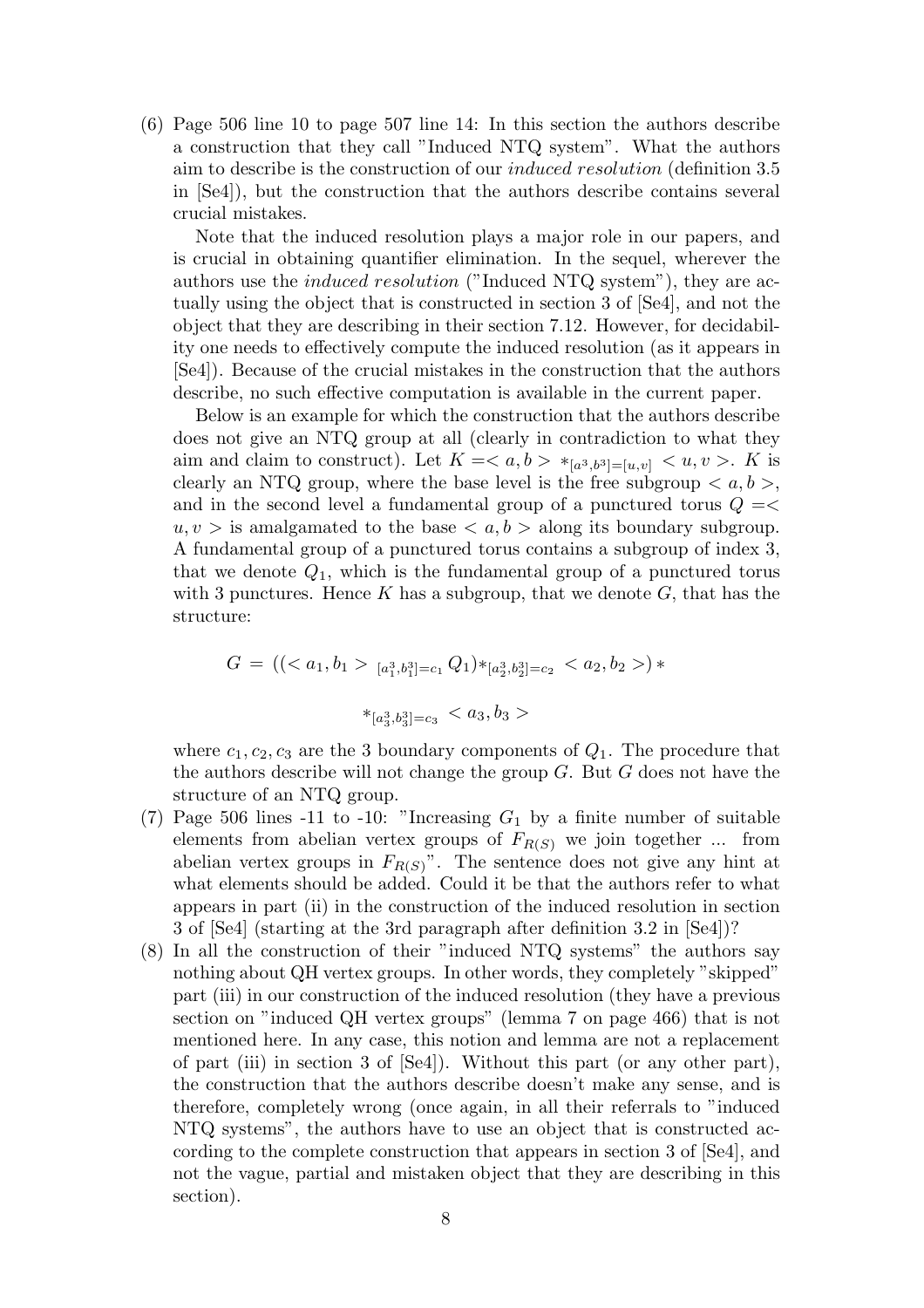(9) On page 507, lines 4 to 8, the authors aim to explain why the iterative procedure terminates after finitely many steps (what is proved in proposition 3.3 in [Se4]). The 3 possible decreases they count are actually true. However, according to the proof of proposition 3.3 in [Se4], these decreases happen on a highest level, and on all the levels above that level the associated decompositions have the same structure as in the step before, and below that level there is no control on what happens with the associated decompositions (their complexity may increase).

The authors just indicate that in "some level" one of the possible decreases might occur. This does not imply termination of the procedure. This mistake can be easily fixed according to the proof of proposition 3.3 in [Se4].

(10) Page 507 lines 9-10: "the image of the to i levels of  $F_{R_Q}$  on the level  $j+1$ is the same as the image of  $G$  on this level". This is completely false. It is true that the image is contained in the image of  $G$  in this level (this is precisely the statement of lemma 3.6 in [Se4]).

Below is a counterexample. Suppose that  $K$  is the NTQ group:

$$
K = \langle u_1, u_2 \rangle *_{[u_1, u_2] = [a^3, b^3]} \langle a, b \rangle
$$

K has a base group  $\langle a, b \rangle$  and in the second level the subgroup  $\langle u_1, u_2 \rangle$ , which is the fundamental group of a punctured torus is amalgamated to  $\langle a,b\rangle$ .

Let  $G = \langle u_1^2, u_2^2 \rangle$ . Then the image of G in the base level of K is the subgroup  $\langle a^6, b^6 \rangle$ . However,  $F_{R(Q)}$  is a free group of rank 2, and its image in the base level is trivial, a contradiction to the claim of the authors that the image of  $F_{R(Q)}$  and G in the base level are the same.

(11) The construction of the induced resolution in section 3 of [Se4] takes as an input a well-structured resolution and a subgroup of its completion. The well-structured structure is fundamental in the construction (see part (iii) in definition 3.5 in [Se4] that the authors completely skipped).

A well-structured structure is a slightly weaker assumption than a wellseparated structure (all these are our notions), that the authors "borrowed" in their sections 7.8 and 7.9 (pages 504-505) "first and second restrictions on fundamental sequences". In section 7.10 "Induced NTQ systems" the "first and second requirements on fundamental sequences" are never assumed or mentioned. Without this (geometric) structure, the whole construction of "induced NTQ systems" can not make any sense (and once again, when it is used in the sequel it's always according to the construction that appears in section 3 of [Se4], and (implicitly) under its assumptions and input).

Therefore, no effective procedure that gets as input a resolution (fundamental sequence) with a well-structured structure, and a subgroup of the corresponding limit group, and computes effectively the induced resolution is available in the current paper. Such an effective procedure is crucial for proving decidability.

(12) Page 518 lines 20-22: "We may assume that  $F_{R(U_0)}$  is freely indecomposable, otherwise we can effectively split into a free product of finitely many freely irreducible factors...and continue with each of the factors in the place of  $F_{R(U_0)}$ ". This is a crucial mistake - a factorization followed by a reduction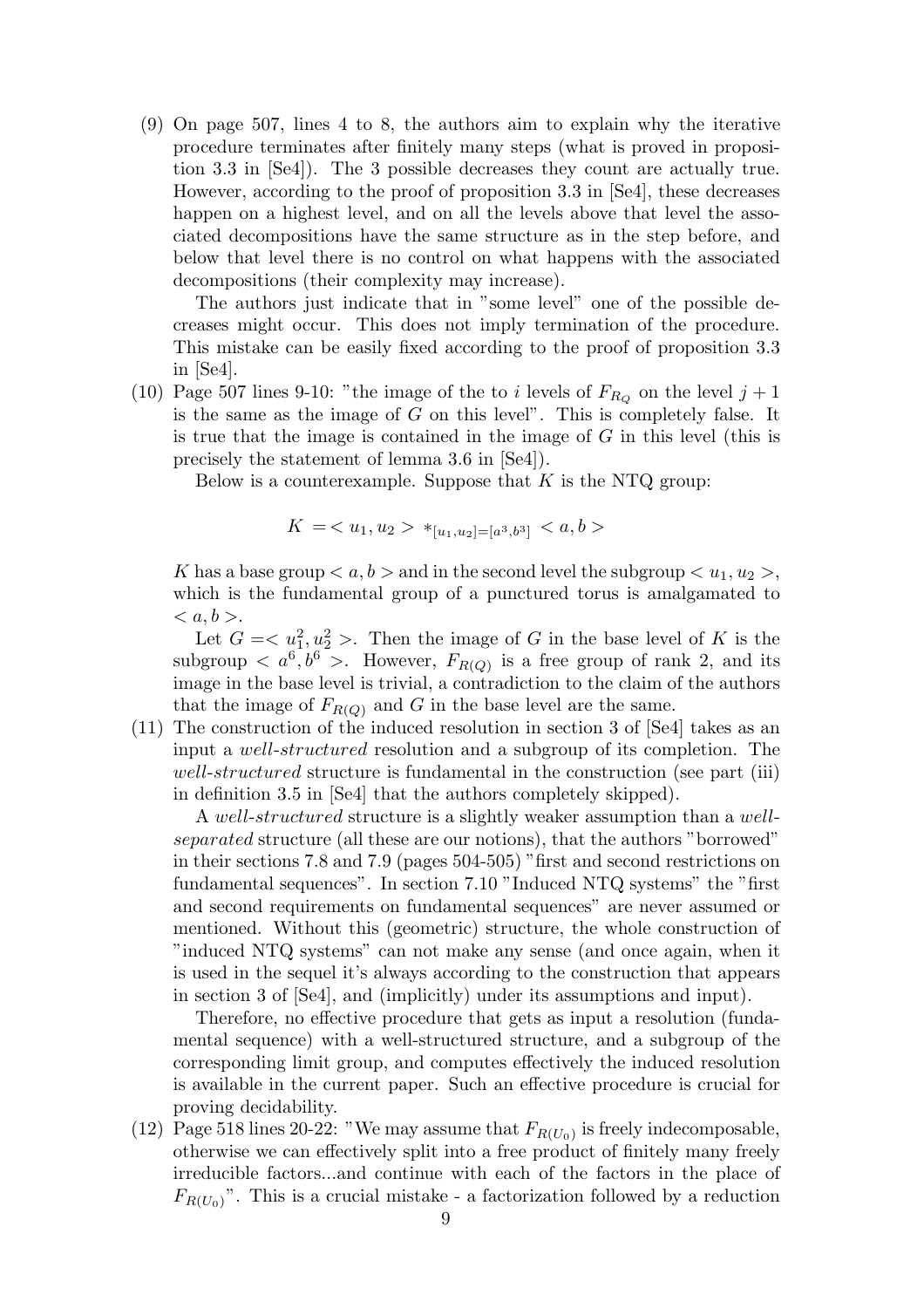that the authors suggest is absolutely forbidden. It demonstrates a basic misunderstanding of the procedure that is presented in section 4 of [Se4], and leads to technical mistakes in the procedure itself.

Below is a counterexample. Consider the AE sentence:

$$
\forall y_1, y_2, y_3, y_4 \ [y_1, y_2] \neq 1 \lor [y_3, y_4] \neq 1 \lor y_1 \neq y_3
$$

$$
\lor y_2 \neq y_4 \lor [y_1, y_4] = 1
$$

The sentence is obviously true over a free group. However, after using the first two inequalities, the procedure gives a freely decomposable subgroup:  $\langle y_1, y_2, y_3, y_4 \rangle |[y_1, y_2], [y_3, y_4] \rangle$  which is clearly freely decomposable. Any attempt to apply any form of a generalized Merzlyakov's theorem (what the authors call "implicit function theorem"), involves the two factors in the free decomposition. Hence, no reduction to separate factor(s) is possible, a contradiction to the authors claim.

- (13) Page 520 line -2 to page 521 line 1: "Let ... be the subset of homomorphisms... and satisfying the additional equation  $U_1(X_1, \ldots, X_k) = 1$ ". This is a crucial mistake that leads to further mistakes in the sequel. What one should consider are only homomorphisms in *shortest form* as they are defined in definition 4.1 in [Se4].
- (14) Page 521 lines 5-6: "modulo the images ... of the factors in the free decomposition of  $H_1 = \langle X_2, \ldots, X_m \rangle$ . This is what is done in the first step in section 4 of [Se4], but it it is true only if the authors would have considered only shortest form homomorphisms (definition 4.1 in [Se4]). page 521 lines 21-22: "canonical sequences for  $H_1$  modulo the factors in the free decomposition of the subgroup  $\langle X_3, \ldots, X_m \rangle$ " - again the same mistake (true only for shortest form homomorphisms, but these are not the homomorphisms that the authors consider).
- (15) Page 521 lines -11 to -9: Lemma 23 is supposed to be identical to proposition 4.3 in [Se4], which is a key observation for the construction and the termination of the iterative procedure for the analysis of AE sentences. However, because the authors haven't used shortest form homomorphisms in the construction of their fundamental sequences, both the formulation of lemma 23 and the argument that is used for its proof (that imitates the proof of proposition 4.3 in [Se4], but the assumptions there are slightly different) are wrong.

In the formulation of the lemma, it is not true that "it is possible to replace  $H_{(p)}$  by a finite number of proper quotients of it without losing values of initial variables of  $U = 1$ " (page 521 lines -10 to -9).

The argument that is used to prove the lemma is very confused. The authors are trying to change homomorphisms to be in shortest form (definition 4.1 in [Se4]), but it is somewhat late at this stage (they should have considered only such homomorphisms to start with). In particular, at this stage, taking "minimal solutions with respect to  $A_{D_t}$ " (line -3 page 521) changes the values of "variables of  $U = 1$ " and this is not allowed (i.e., by doing that one loses "values of initial variables of  $U = 1$ " (line -2) that the procedure must handle).

The following is a counterexample to lemma 23. Let  $L$  be the limit group:

$$
L = \langle a_1, a_2 \rangle *_{[a_1, a_2] = [b_1, b_2]} \langle b_1, b_2 \rangle *_{[b_1, b_2] = [c_1, c_2]} \langle c_1, c_2 \rangle
$$
  
10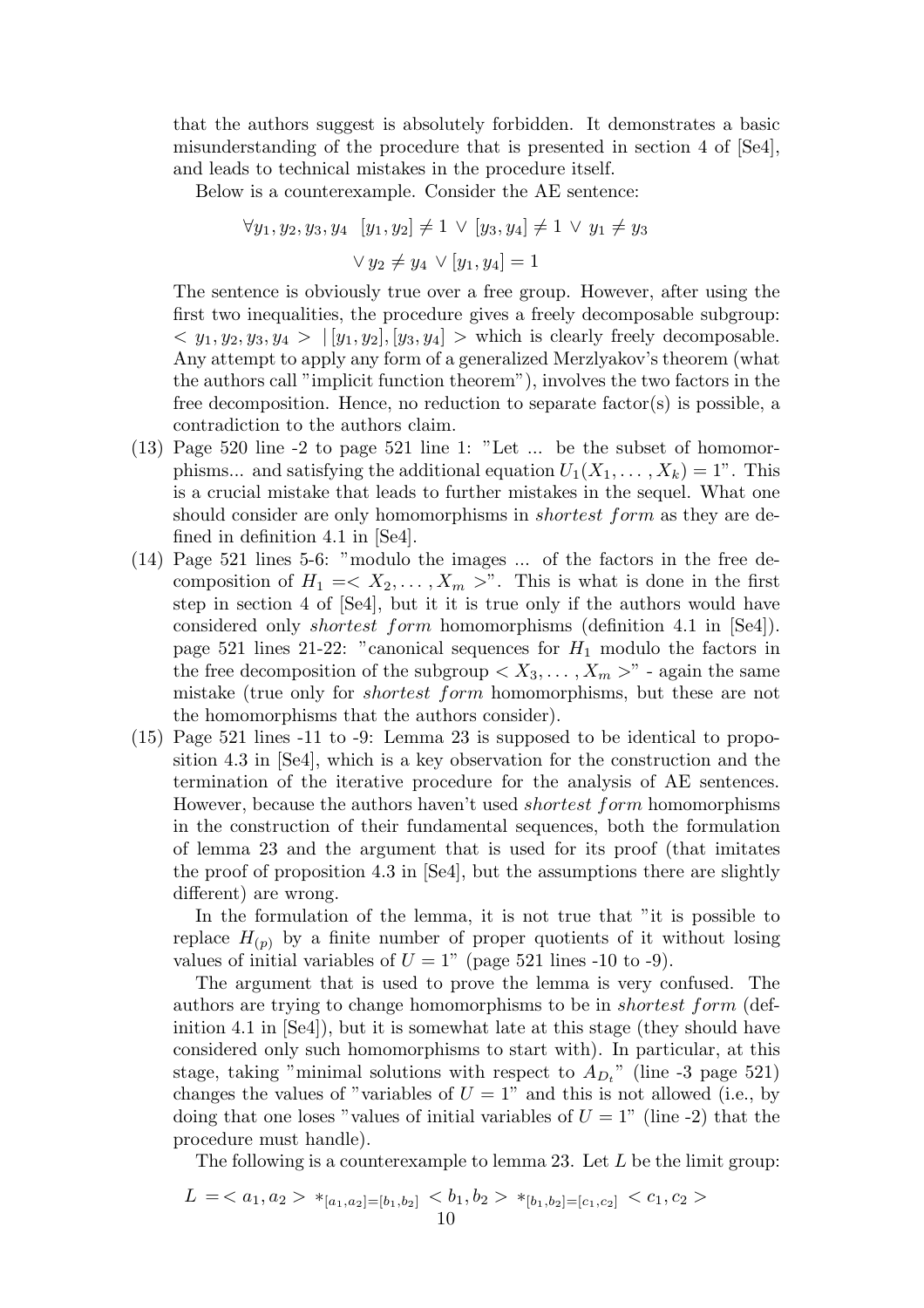This cyclic splitting is clearly the JSJ decomposition of L. L admits the resolution ("fundamental sequence" in the terminology of the authors):  $L \rightarrow$  $\pi_1(S_2)$ , where  $S_2$  is the fundamental group of an orientable surface of genus 2. Hence,  $L$  naturally embeds into the  $NTQ$  group  $N$ , that is the completion of the given resolution, and is obtained from an amalgamated product of  $\pi_1(S_2)$  and L, along the edge groups in L and a separating s.c.c. on  $\pi_1(S_2)$ :

$$
N = L *_{[b_1, b_2] = [d_1, d_2]} < d_1, d_2 > *_{[d_1, d_2] = [e_1, e_2]} < e_1, e_2 >
$$

Now, we impose a new relation on the NTQ group  $N$ , that the authors denote  $U_1$ . The new relation  $U_1$  that we impose is given by the relations:

$$
d_1(a_1)^{-1}, d_2(a_2)^{-1}, e_1(b_1)^{-1}, e_2(b_2)^{-1}.
$$

The group that is obtained from the NTQ limit group  $N$  by adding these relations has several (maximal) limit quotients. One of these maximal limit quotients is L itself, where the map from the NTQ group  $N$  onto L is the natural retraction. In our terminology this retraction  $L$  is solid with respect to the group that is generated by  $\pi_1(S_2)$ . This contradicts the conclusion of lemma 23 that claims that in every such limit quotient, the original group L does not embed.

(16) Page 522 lines 5-7" "block-NTQ group ... generated by the top p levels of the NTQ group corresponding to the fundamental group c and the group ... corresponding to some branch of the tree  $T_{CE}(G_{(p)})$ ". This is supposed to be the construction of the anvil, as it is presented in part (2) of the first step of the procedure in section 4 of [Se4], and in definition 4.5 in [Se4].

Note that what the authors write is mistaken, as in general one can not take an amalgamated product as they suggest, because the group  $G_{(p)}$ that is associated with the terminal level of their NTQ group may not be embedded in the group that is associated with the top level of the branch of the tree  $T_{CE}(G_{(p)})$ . This technical difficulty is treated in part (2) of [Se4] but somehow the authors missed it...

Below is a simple counterexample. Let  $L$  be the limit group that we used in comment (15):

$$
L = \langle a_1, a_2 \rangle *_{[a_1, a_2] = [b_1, b_2]} \langle b_1, b_2 \rangle *_{[b_1, b_2] = [c_1, c_2]} \langle c_1, c_2 \rangle
$$

With the terminology of [Se2], the strict Makanin-Razborov diagram of L contains 3 resolutions that starts with an epimorphism:  $L \to \pi_1(S_2)$ , where  $S_2$  is an orientable surface of genus 2, and an additional resolution that starts with a proper quotient of  $L$ , that is obtained from  $L$  by killing the element  $[b_1, b_2]$ , and is isomorphic to  $Z^2 \times Z^2 \times Z^2$  (which is already a tower or a NTQ group in the terminology of the authors).

In constructing the *anvil*, one should attach this last group  $Z^2 \times Z^2 \times Z^2$  to the previously constructed group, in which the limit group  $L$  is embedded. This can not be done by amalgamation (as the authors claim), as  $Z^2 \times Z^2 \times Z^2$ is a proper quotient of  $L$  and is not isomorphic to it.

(17) Page 522 lines 8-10: "One can extract from c ... induced by the fundamental sequence c. Denote this *extracted fundamental sequence* by  $c_2$ ". What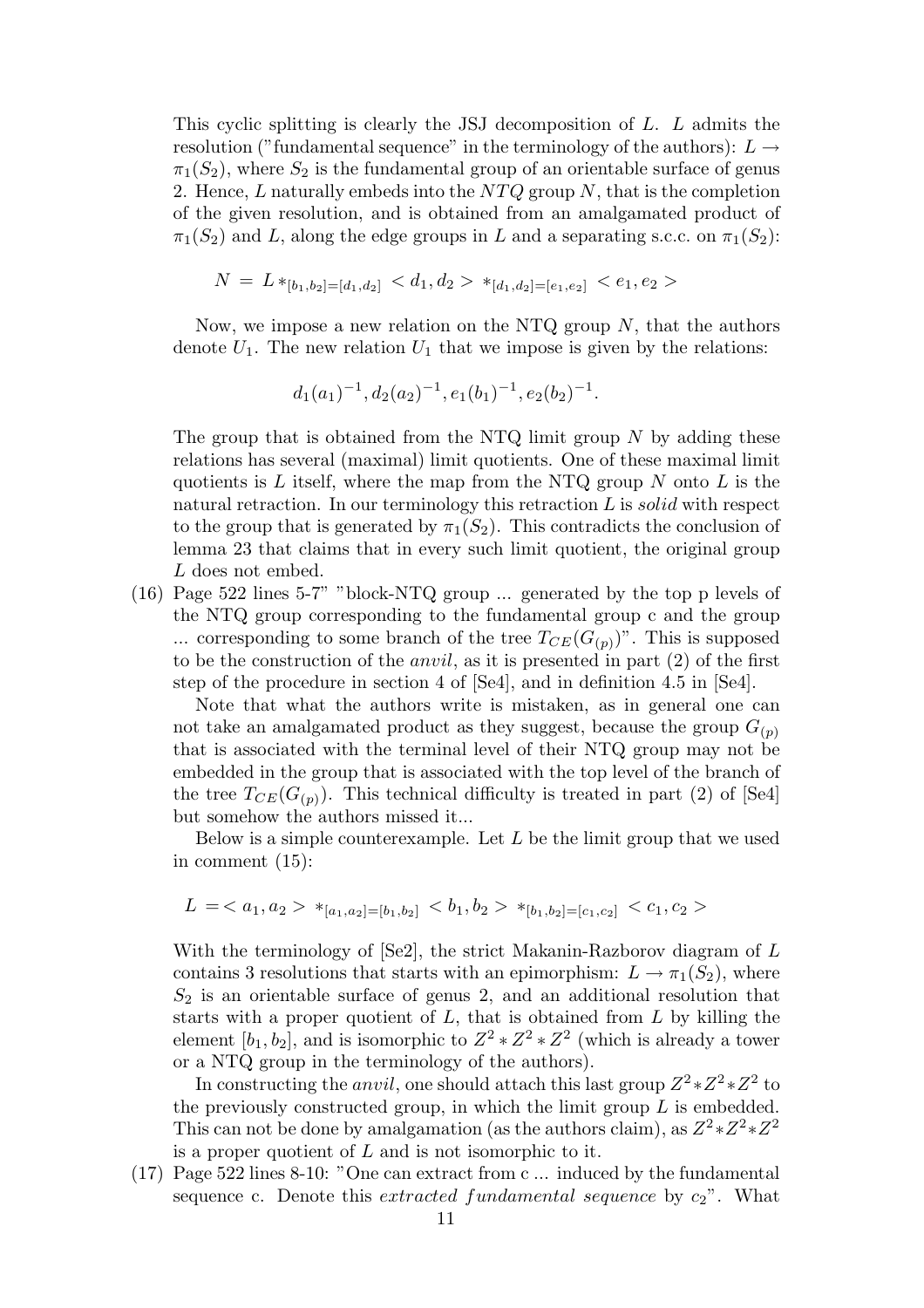the authors are really refering to here is their "Induced NTQ systems" (page 506 section 7.12). However, whatever is constructed in section 7.12 can not work here (as what they constructed in section 7.12 is not even an NTQ group, and no generalized form of Merzlyakov theorem (i.e., what the authors call implicit function theorem) can be applied to it).

See the counterexample in part  $(6)$  - it explains why the authors' "Induced NTQ system" can not serve for the purposes they need it here - the generalized form of Merzlyakov's theorem, what the authors call "implicit function theorem", simply doesn't apply to it as in general it is not an NTQ group.

- (18) Page 522 lines 23 to 25: "Consider the set of those homomorphisms... and satisfy some additional equation  $U_2 = 1$ ". Once again, the same mistake as in the first step - only shortest form homomorphisms (definition 4.1 in [Se4]) should be considered. Omitting the shortest form requirement will cause difficulties in the sequel (as in the first step).
- (19) Page 523 lines 1 to 5: "Case 2" the same mistakes that the authors made in their "first step" recurs here. See the counterexample to lemma 23 in part (15). As the conclusion of

lemma 23 is false, and Case 2 of the authors is based on the validity of this conclusion, Case 2 of the authors simply can not be executed.

- (20) Page 523 lines 6 to 11: "Case 3". According to the authors, the case in which G is mapped to a proper quotient, and the case in which  $N_0^1$  is mapped to a proper quotient are treated in the same way. This is a crucial mistake. First, in both cases the authors use the conclusion of lemma 23, which is false (see part  $(15)$ ). Second, in part  $(4)$  of the second step in [Se4] these two cases are treated differently. The authors make the same mistake in the general case, and using this mistake it's possible to construct a non-terminating procedure (see comment (21) below).
- (21) Page 523 line -11 to -6: "Case 2" The crucial mistake that the authors made in their construction of the "block NTQ group" (i.e., the anvil) in Case 3 of the second step, recurs here. In lines -7 to -6 the authors construct an NTQ group "with the top part being  $c^{(n)}$  above level p and the bottom part  $f_i$ . This is wrong, and the argument that the authors use for the termination of their procedure (the proof of theorem 36 on page 524), which is the argument that is used in proving theorem 4.12 in [Se4], can not work for the construction that the authors describe (it does work for the construction that appears in [Se4]).

In fact, by slightly modifying the counterexample of a non-terminating procedure that we presented in 2001 [Se8] (as a counterexample to Theorem 5 in the original version of the paper under review), it is not difficult to construct a concrete iterative procedure of the type that the authors describe, that doesn't terminate after finitely many steps. i.e., the whole analysis of AE sentences in the current paper is wrong.

(22) Page 523 lines -16 to line -12. What is written there is completely wrong. If cases 2 and 3 do not apply at any level, one needs to look at the structure of the induced resolution. By proposition 4.11 in [Se4], the complexity of the induced resolution is guaranteed to drop in this case.

The authors messed up all that. First, the authors do not consider the possibility of a change in the induced resolution (what they call "induced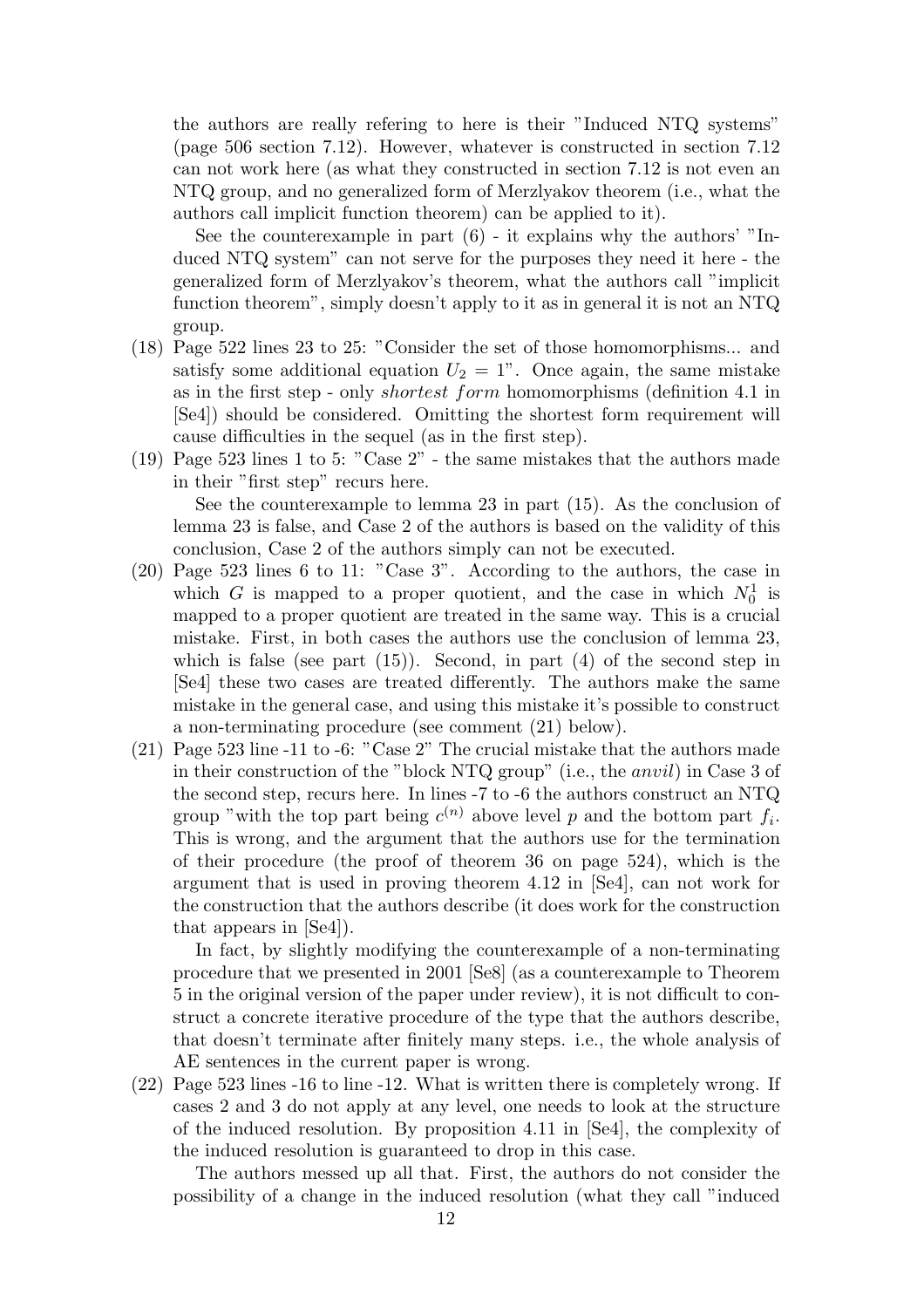NTQ system" in section 7.12 on page 506). Second, what they do suggest is to replace the original group (that they denote as  $G$ ) by some sort of an envelope, which is the image of our *developing resolution* that was constructed in the previous step. A change (an increase) of the original group by some sort of "envelope" is what we do (under different assumptions, and after checking the structure of the induced resolution!) in the procedure that analyzes formulas with more than 2 quantifiers (i.e., the sculpted resolution), but not in this procedure that analyzes sentences with only 2 quantifiers. Here, no such "envelope" is used in our procedure (there is no need to consider such), and of course, there is no referral to anything like that later in proving the termination of the procedure (the whole proof of theorem 36 on page 524 breaks down because of what the authors do in their "Case 1"). So the authors are "proving" (in their theorem 36) the termination of our procedure in section 4 of [Se4], but the procedure that they construct is completely different (and fatally wrong). In other words, there is no reason why the procedure that the authors describe will actually terminate.

As in comment (21) it is not difficult to use the mistake in Case 1 of the authors (the replacement of the group G by the group  $G'$ ), to construct a procedure of the type that is described by the authors that does not terminate after finitely many steps.

- (23) Page 524 line 3. As we have already mentioned, the conclusion of theorem 36 is false (see comments (21) and (22)), and the proof of theorem 36 applies to the procedure in section 4 in [Se4], not to the (actual details of the) procedure that the authors describe in their general step on page 523. The procedure that the authors describe does not terminate in general. It is not difficult to modify the non-terminating procedure in [Se8], to construct a counterexample to theorem 36 of the authors.
- (24) Page 525 lines 1 to 5: The conclusion of lemma 24 is correct for the top level of the original fundamental sequence. However, lemma 23 is false (see comment (15)), so it makes it impossible to apply the constructions that appear in the authors' procedure and apply lemma 24 in the next levels.
- (25) The argument that is supposed to prove theorem 36 and appears on page 525 line -12 to page 526 line 3, that actually briefly sketches the proof of theorem 4.12 in [Se4], applies to the procedure that is presented in section 4 of [Se4], but not to the procedure for the construction of the tree  $T_{AE}(G)$ that the authors presented in pages 520-523. This is mainly because of the serious mistakes in Cases 1 and 2 of the authors' general step (see comments 21-23), and because the authors do not use homomorphisms in shortest form (definition 4.1 in [Se4]).
- (26) Page 528 lines 19-21: "Consider a finite family of terminal groups of fundamental sequences of P modulo factors in the free decomposition of  $F_{R(U)}$ ". This is a fatal mistake. The diagram that the authors consider is with respect to the freely indecomposable non-cyclic factors of  $F_{R(U)}$ . However, in a resolution (fundamental sequence in their terminology) of such a diagram, the values of the free factor of  $F_{R(U)}$  are being changed, and the values of the other factors are modified by conjugation. Hence, not every value of  $F_{R(U)}$  that can be extended to a value of  $F_{R(P)}$  can be extended to a value of one of the terminal groups in the diagram that the authors are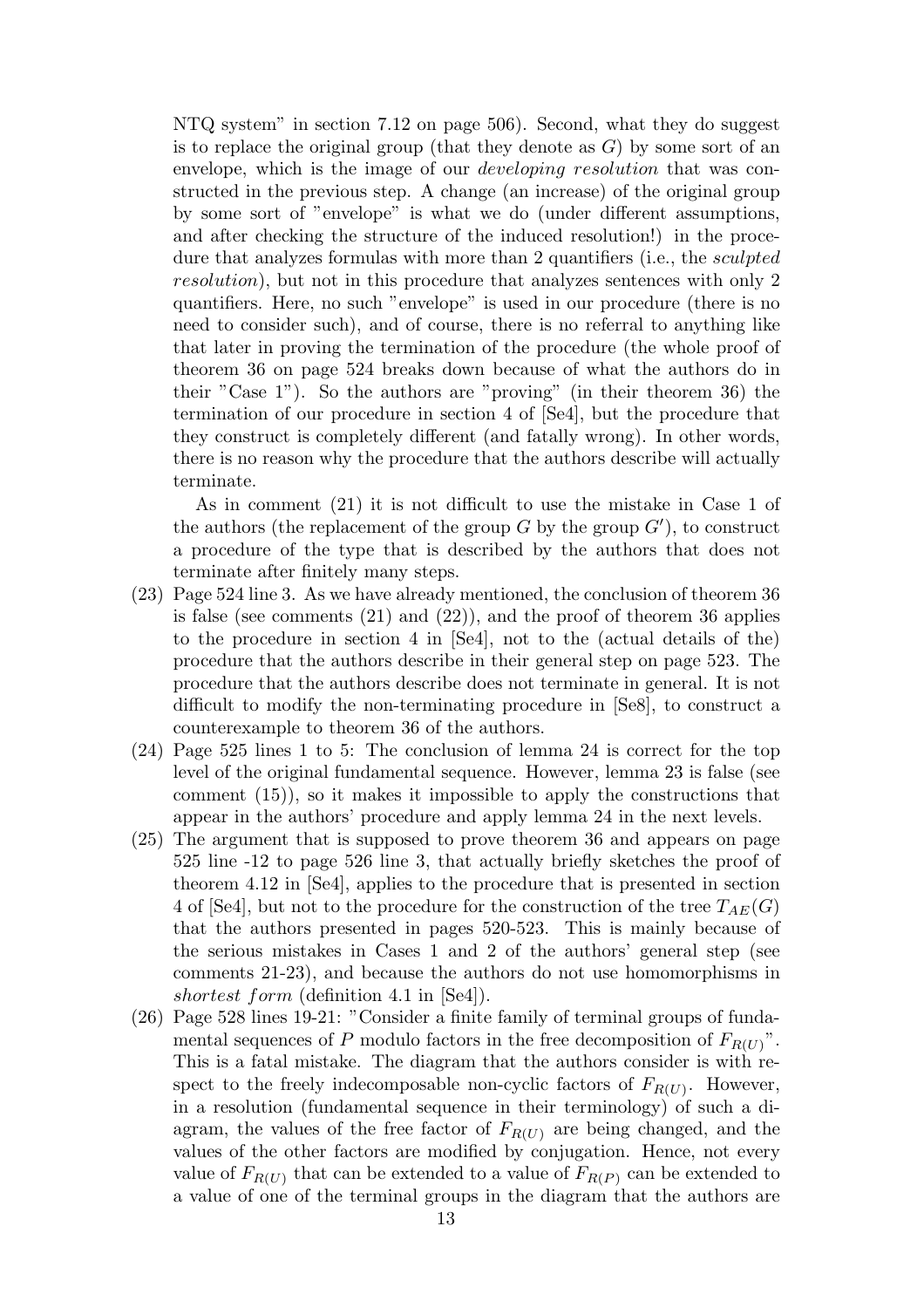constructing. For example, it may be that  $N_1$  is embedded in  $F_{R(P)}$  but is not embedded in  $F_{R(T)}$ . Therefore, the group  $F_{R(P)}$  can not be replaced by the terminal groups in the diagram that the authors constructed for the continuation of the procedure. This is a crucial mistake.

Below is a counterexample. Let F be a free group of rank 4,  $F = \leq$  $a, b, c, d > 1$  Let G be the double:  $G = \langle u, v \rangle *_{u^3v^3 = x^3y^3} \langle x, y \rangle$ . F embeds into G by  $\nu : F \to G$ , where  $\nu$  maps the generating tuple  $a, b, c, d$ to  $u^4, v^4, x^4, y^4$ . However, G has a resolution (fundamental sequence) that maps G onto a free group of rank 2 (by identifying the images of  $\langle u, v \rangle$ ) and  $\langle x, y \rangle$ , and  $\nu(F)$  is mapped onto a (free) subgroup of rank 2 in that image. In particular,  $F$  does not embed into the terminal level of that resolution. In any case, in contradiction to what the authors claim, one can not replace the original limit group G, with the embedding  $\nu : F \to G$ , with the terminal limit group of the resolution (fundamental sequence) and the image of F in that terminal limit group, which is a proper quotient of  $F$ .

(27) Page 528 line 25: "Therefore, we can further assume that (it) is freely indecomposable modulo these factors". A false (critical) reduction. Probably caused by the same reasons that led to the mistake in lines 19-21.

To construct a counterexample let  $G$  be the limit group:

$$
G = \langle u, v \rangle *_{[u^3v^3]=t} \langle v, x_1, y_1, x_2, y_2 \rangle *
$$

$$
*_{t[x_1,y_1][x_2,y_2]=[z^3,w^3]} < z,w >
$$

Let F be a free group  $\langle a, b \rangle$ , and let  $\nu : F \to G$ , map the pair  $a, b$  to  $x_1^5, y_2^7$ . G has a resolution (fundamental sequence) in which G is mapped to the free product  $F_2 * F_2$ , where  $\langle u, v \rangle$  is mapped onto the first factor, and  $\langle z, w \rangle$  is mapped onto the second factor.  $F_2 * F_2$  is freely decomposable, but it is certainly not true that to analyze the Diophantine set that is associated with the embedding  $\nu : F \to G$ , it is enough to consider the two separate factors in the free decomposition  $F_2 * F_2$  (note that we gave an example where  $F_2 * F_2$  is free, but it's easy to give an example with freely indecomposable factors).

- (28) Page 529 lines 17-18: "because we add only elements from abelian subgroups". This is completely false. It follows from the wrong construction of the induced resolution ("Induced NTQ system") in section 7.12. The counterexample that is presented in comment (15) clarifies that in general one must add additional elements, not only elements from "abelian groups" as the authors claim.
- (29) Page 529 line 29: "by levels from top to the bottom". This is wrong. The construction of the induced resolution is done iteratively from top to bottom. However, to calculate dimensions, when adding QH vertex groups and pegs of abelian vertex groups, and mostly to finally obtain a  $firm$ subresolution (definition 4.1 in [Se5]), one has to go from bottom to top.
- (30) Page 529 lines -10 to -8: Note that the notion of "dimension" of a "fundamental sequence", which is central in the construction of the "tight NTQ envelope", has a meaning only for fundamental sequences that satisfy the restrictions that are listed in sections 7.8 and 7.9 on pages 504-505 (our well-separated resolutions). However, these restrictions are not assumed or used in the construction of "induced NTQ systems" in section 7.12 on page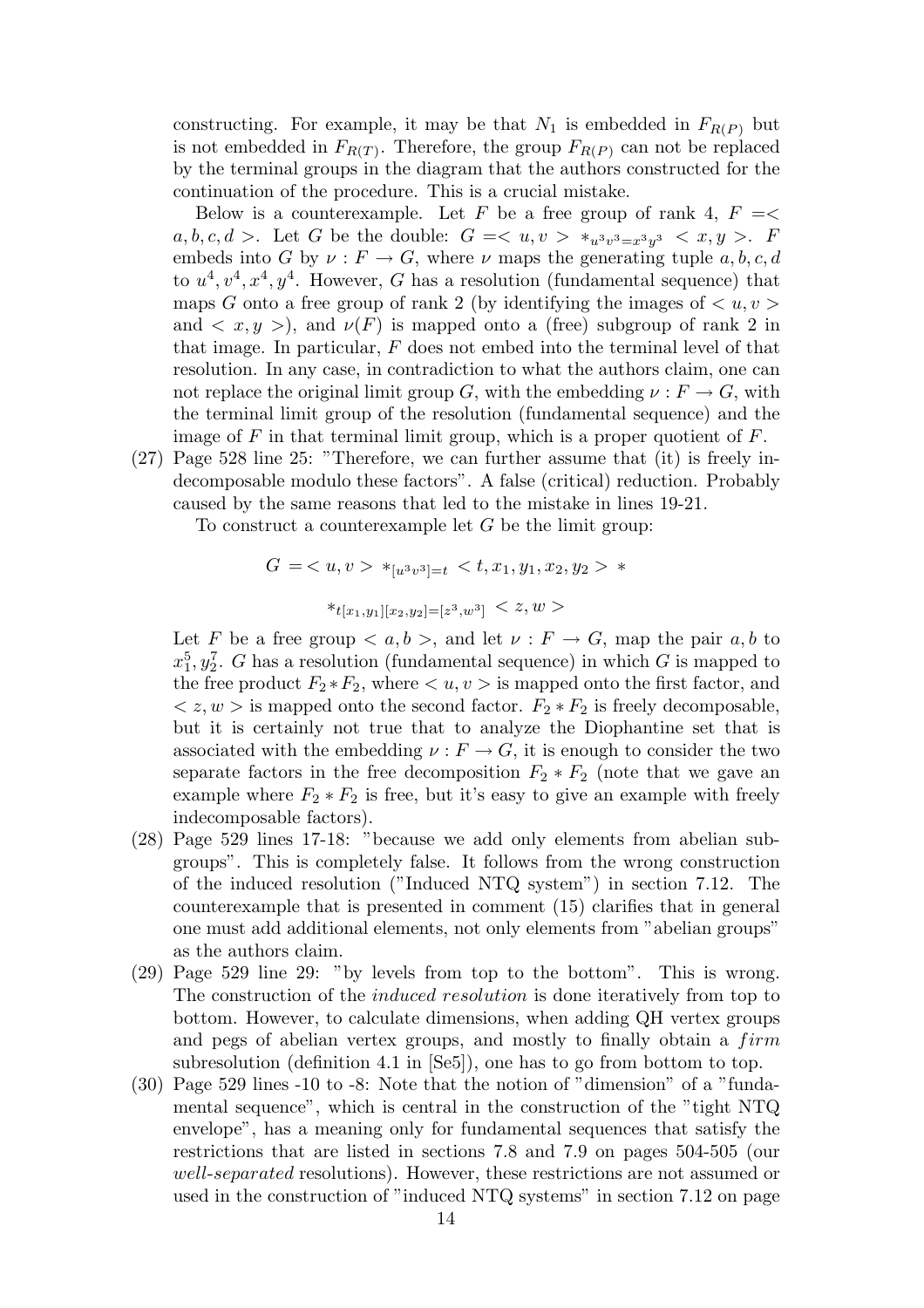506, and this construction is essential in the construction of "tight NTQ envelope" (i.e., the core resolution).

(31) Page 529 lines 11 to -8. In these lines, the authors construct their "tight enveloping system" (line -10), which is the authors' analogue for our *core* resolutions. However, the authors slightly modified the construction in section 4 of [Se5], and what they are actually describing is completely wrong, and can not serve for the purposes that will be needed in the sequel, i.e., for the purposes that the core resolutions in section 4 of [Se5] was constructed for.

Needless to say, this mistaken construction immediately leads to false statements in the sequel, that can be fixed only if the construction that is described by the authors is replaced by our actual *core resolutions*.

(32) Page 529 lines -3 to page 530 line 1: "If the dimensions are the same, we can always reorganize the levels so that... If all the parameters .. are the same, then  $TEnv(S_1)$  has one level the same as  $S_1$ ". This statement of the authors is valid for our core resolution (theorem 4.13 in [Se5]), and is indeed a fundamental property of the core resolution and one of its basic properties, but it is completely false for the construction of the "tight enveloping system" that the authors presented in this page (lines 11 to -8).

Consider the following counterexample (that is based on the counterexample from 2001 [Se8]). Let  $F_{2q}$  be a free group of rank  $2g, g \geq 2$ . Let L be the limit group:

$$
L = \langle x_1, x_2, x_3 \rangle *_{x_3[x_1^3, x_2^3] = [u_1, u_2] \dots [u_{2g-1}, u_{2g}]} \langle u_1, \dots, u_{2g} \rangle
$$

The limit group L embeds into the NTQ group (i.e., the completion or the tower) N:

$$
N = L *_{x_3 = [v_1, v_2] \dots [v_{2g-3}, v_{2g-2}]} < v_1, \dots, v_{2g-2} > \\
$$

 $F_{2g}$  naturally embeds into N by mapping it onto the (punctured surface subgroup)  $\langle u_1, \ldots, u_{2q} \rangle$ . We denote this image of  $F_{2q}$  in N by Q. By the construction of the induced NTQ system (section 7.12 of the authors), the induced NTQ system that  $Q$  inherits from the NTQ  $N$  is:

$$
M = \langle u_1, \dots, u_{2g} \rangle *_{[u_1, u_2] \dots [u_{2g-1}, u_{2g}]} = x_3[x_1^3, x_2^3] < x_1^3, x_2^3, x_3 > * * x_3 = [v_1, v_2] \dots [v_{2g-3}, v_{2g-2}] < v_1, \dots, v_{2g-2} > \dots
$$

And this "induced NTQ system"  $M$  is also the "tight enveloping system" of the authors in this case. Now, the "dimension" (in the terminology of the authors) of  $F_{2g}$  is 2g, which is exactly the dimension of the induced NTQ system M. However, the "size" of M is bigger than the size of  $F_{2q}$ , a contradiction to what the authors claim on page 529 line -1 (and this is a fatal mistake, as the inequality claimed by the authors is a fundamental property that is later needed for proving that the procedure for quantifier elimination actually terminates).

(33) Page 530 lines 1 to 4: "Notice that the dimension of the tight enveloping NTQ fundamental sequence... is the same as the maximal dimension of the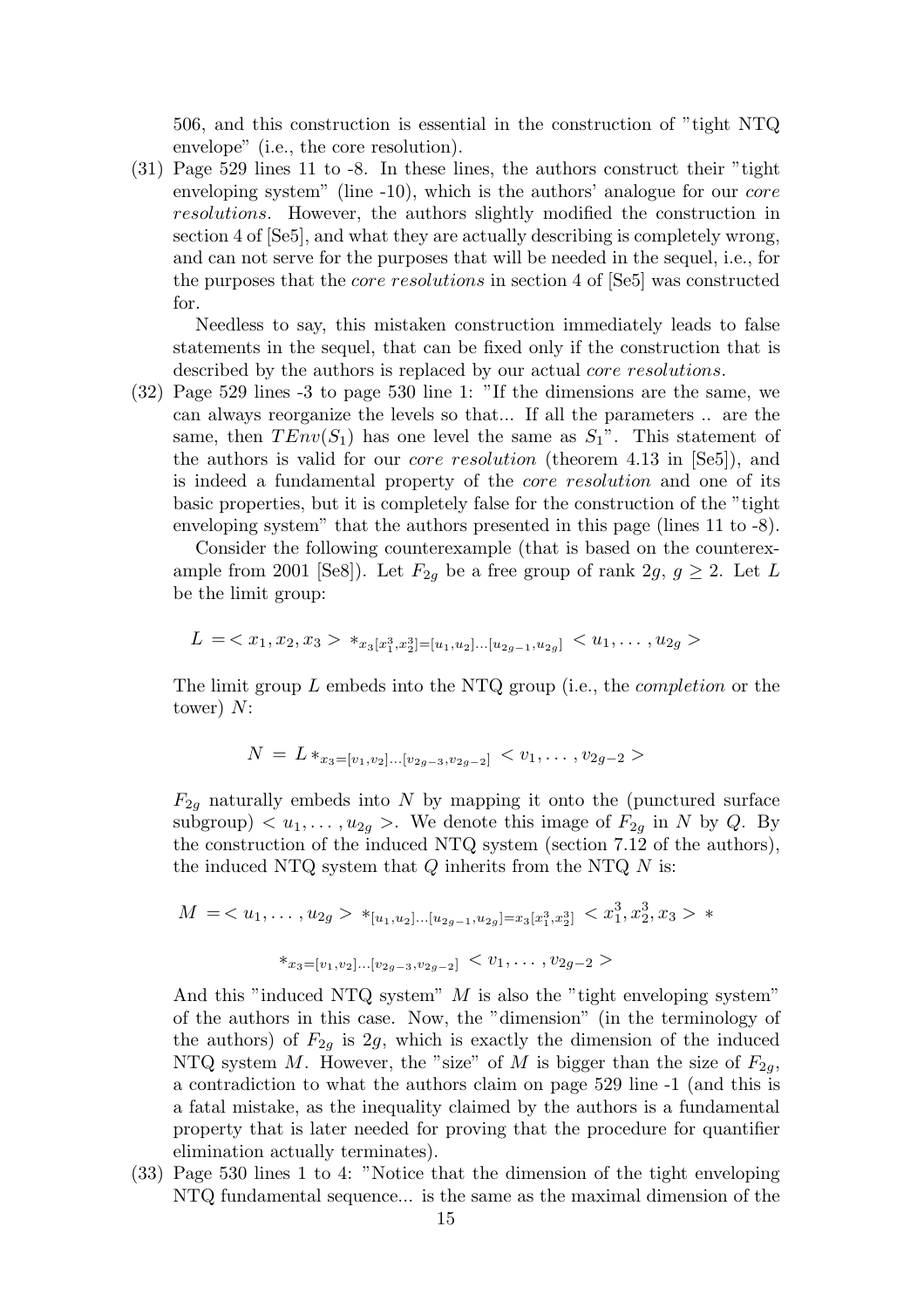corresponding subgroup in the terminal group in the enveloping fundamental sequence modulo..." This is completely false.

It is easy to cook a counterexample to this statement using a modification of the counterexample that we used in comment (32); hence, we don't see a point in writing such an example in detail. This is again a fatal mistake, as it is an essential property of our core resolution (but not of the "tight enveloping system" that the authors describe), that the procedure for quantifier elimination is based on.

- (34) One of the main properties of our core resolution (in comparison with induced resolution) is that it is a  $firm$  resolution (definition 4.1 in [Se5]). This is crucial for the termination of the sieve procedure (that the authors borrow in the sequel), and makes our construction of a core resolution (section 4 in [Se5]) much more complicated. However, the authors don't seem to mention or care about the *firm* condition (or property).
- (35) Page 530 lines 6-7: Lemma 25 is crucial. In the construction that the authors present they take "solutions of  $F_{R(M_i)}$  minimal with respect to the group of canonical automorphisms corresponding to this splitting" (page 529 lines 7- 8), and they don't discuss any analogue of our auxiliary resolutions. This is what we do in case there are no parameters, and it would suffice for a similar lemma with no parameters (see proposition  $4.3$  in  $[Se4]$ ). However, taking these minimal solutions does not suffice in the presence of parameters. Hence, the lemma as stated is false.
- (36) Page 530 lines 16-20. The authors are explaining how to find the fundamental sequences that are discussed in lemma 25 effectively. However, the "algorithm" they give is completely false. One can not analyze all the homomorphisms of a tower (instead of only minimal ones), and then continue the fundamental sequence after a Diophantine condition is added. This is misunderstanding of some basic concepts and a crucial mistake.

The following is a counterexample - it uses the example in comment (15). Let  $L$  be the limit group:

$$
L = \langle a_1, a_2 \rangle *_{[a_1, a_2] = [b_1, b_2]} \langle b_1, b_2 \rangle *_{[b_1, b_2] = [c_1, c_2]} \langle c_1, c_2 \rangle
$$

L admits the resolution ("fundamental sequence" in the terminology of the authors):  $L \to \pi_1(S_2)$ , where  $S_2$  is the fundamental group of an orientable surface of genus 2. Hence, L naturally embeds into the  $NTQ$  group N, that is the completion of the given resolution:

$$
N = L *_{[b_1, b_2] = [d_1, d_2]} < d_1, d_2 > *_{[d_1, d_2] = [e_1, e_2]} < e_1, e_2 >
$$

Now, we look at a quotient of  $N$  by imposing the new relations:

$$
d_1(a_1)^{-1}, d_2(a_2)^{-1}, e_1(b_1)^{-1}, e_2(b_2)^{-1}.
$$

The group that is obtained from the NTQ limit group  $N$  by adding these relations has several (maximal) limit quotients. One of these maximal limit quotients is L itself, where the map from the NTQ group  $N$  onto L is the natural retraction. In our terminology this retraction  $L$  is solid with respect to the group that is generated by  $\pi_1(S_2)$ , hence, its resolution (fundamental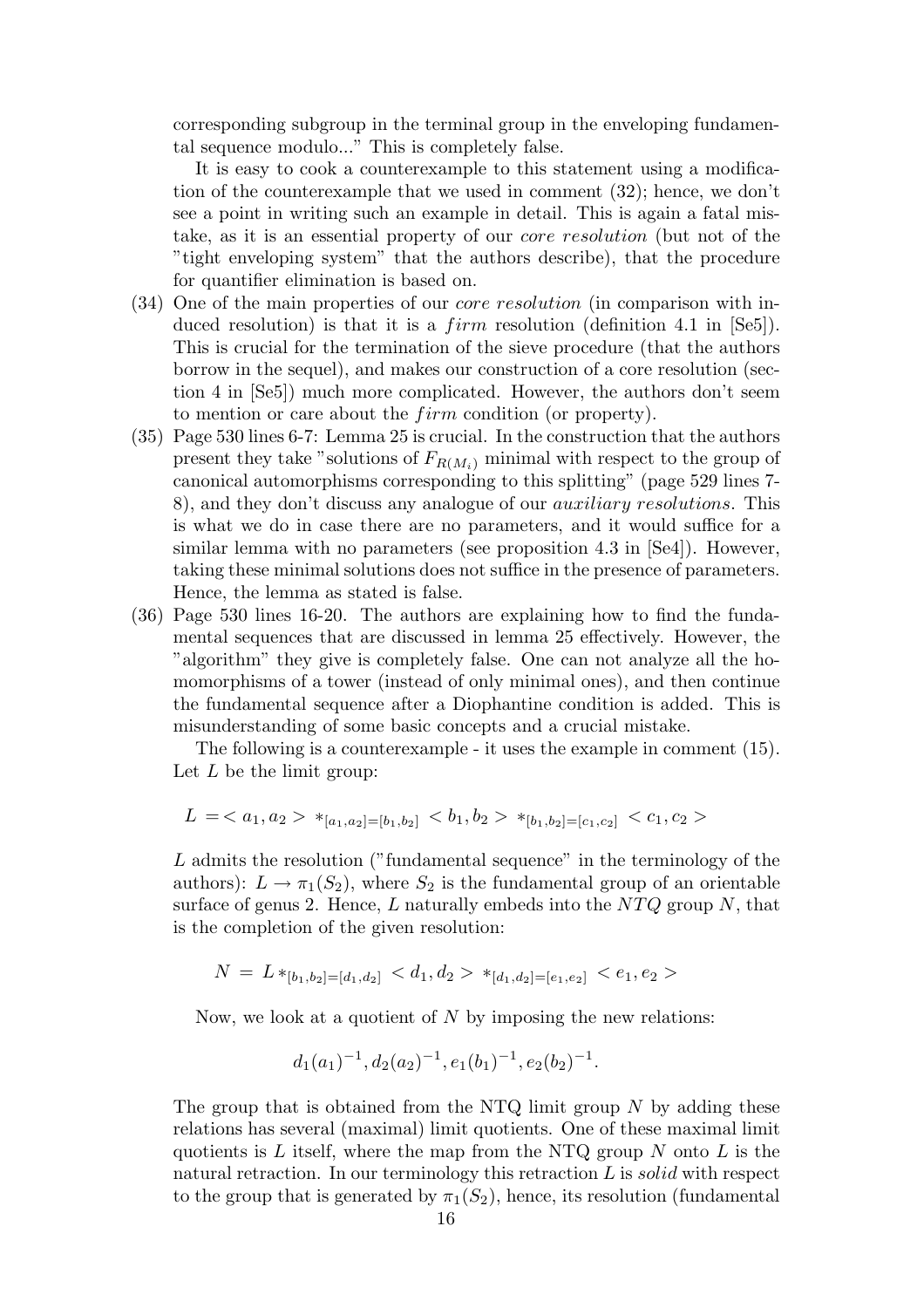sequence) with respect to the base level of N has a single step (this quotient of  $N$ ). But  $L$  is embedded in this quotient, where the map from  $L$  to any terminal limit group of a graded (relative) resolution (fundamental sequence) that is obtained from homomorphisms in *shortest form* (minimal in the authors terminology) can not be a monomorphism by proposition 4.3 in [Se4], a contradiction to the claim of the authors that their "algorithm" produces fundamental sequences (or terminal limit groups of these sequences) that are obtained from minimal homomorphisms.

- (37) Page 530 line 25: "Amalgamate ... along  $\bar{H}$ ". In general,  $\bar{H}$  is not embedded in a fundamental sequence that is associated with it. Hence, in such a case, one needs to replace the fundamental sequence that appears in top, or take appropriate limit quotients (see comment (16) for a counterexample).
- (38) Page 530 lines 27-28: "Consider a fundamental sequence obtained by taking a fundamental sequence for ... and pasting to it a fundamental sequence corresponding to  $H^{\prime\prime}$ . The mistaken construction of the "tight enveloping" system" that caused severe problems in the construction of the "block NTQ" (i.e., the anvil), causes similar difficulties here. Hence, the construction that the authors describe in lines 27-28 will work in the sequel, only if their "tight enveloping system" will be fixed to coincide with (or to have the same fundamental properties as) our core resolution.

In particular, the counterexamples in comments (15), (32) and (33) show that the construction that is described in Case 1 can not be executed. On line 25 (page 530) it is claimed that the original group is replaced by a proper quotient, but the counterexample in comment (15) shows that this is not always the case. The counterexample in comment (32) shows that not always there is a reduction in the complexity of the quotient resolution, and the complexity may actually increase. The counterexample in comment (33) (that we didn't specify in detail) show that Case 2 (lines -11 to -7 on page 530) can not be executed - this is because the complexity may increase, and if there is an equality in complexities, this does not mean that the modular groups that are associated with the "tight enveloping system" can be identified with the original modular group that are associated with what the authors denote by  $S_1$  (see line -11).

- (39) Page 531 lines 9-10: "which do not have sufficient splittings modulo  $F_{R(U)}$ and which are terminal groups for fundamental sequences modulo  $F_{R(U)}$ ". This is a serious mistake. A fundamental sequence, as the authors suggest, may change the values of the original group, hence, it is absolutely forbidden to use such sequences as a preliminary step. The authors made a similar mistake in their first step.
- (40) Page 531 lines 20-21: "We construct .. modulo the rigid subgroups in the decomposition of the top level..". Without using our *auxiliary resolutions* (as they appear in definitions 8 and 9 in [Se6]), what the authors do does not make any sense and immediately leads to critical mistakes in the sequel.
- (41) Page 531 lines -16 to -15: "then using Lemma 11 we can make its size to be smaller than  $size(TEnv(W_{n-1}))$ ". Because the construction of the "tight" enveloping system" on page 529 is wrong (i.e., doesn't have the fundamental properties of our core resolutions), theorem 4.13 in [Se5] is not valid here, and the statement of the authors is completely false. This is indeed a fatal mistake. See the counterexample in comment (32) that applies here as well.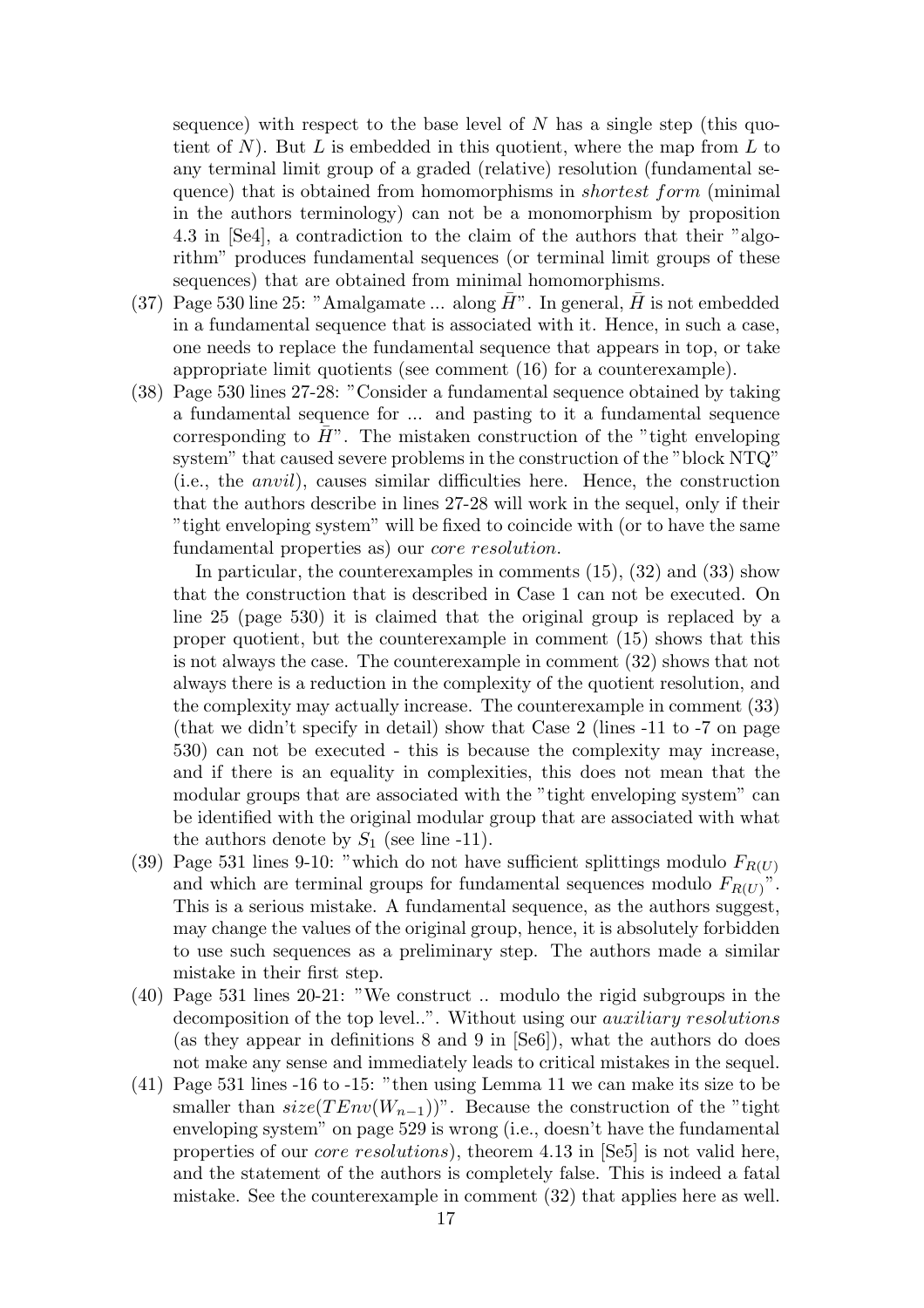(42) Page 531 lines -15 to -13: "Similarly to Lemma 25... that the image of H in  $E_{n-1}$  ... is a proper quotient of  $E_{n-1}$  or ... does not have a sufficient splitting modulo J". Since the authors don't use our *auxiliary resolutions* and they consider (multi-graded) resolutions (fundamental sequences) "modulo rigid subgroups in the top level of  $F_{R(L_1^{(n-1)})}$ " their conclusion (which is similar to the conclusion of our proposition 3 in [Se6]) is false. Again, a critical mistake.

The counterexample in comment (15) can be easily modified to give a counterexample to what the authors claim in these lines (i.e., that "the image  $H$  ... in the terminal group ... is a proper quotient" - lines -5 to -14 on page 531).

(43) Page 531 lines -4 to -3: "We can consider in this case only fundamental sequences that either do not have a maximal dimension or.. do not have maximal size". The authors do not provide any argument for that. Indeed, because of the wrong construction of their "tight enveloping system" the statement is false. The statement is correct if the "tight enveloping system" is fixed to be our core resolutions (or a replacement with the same fundamental properties), and then the argument can be found in theorem 4.18 in [Se5].

The counterexample in comment (32) can be easily modified to provide a counterexample to what the authors claim in these lines (note that the counterexample in comment (32) show that the complexity (or the "size") may increase, and if it remains equal there is no direct connection between the modular groups of the new "tight enveloping system" and the original modular groups).

- (44) Page 532 line 10: "modulo the variables of the next level of  $L_1^{(n-1)}$  $1^{(n-1)}$ . Without any analogue of our auxiliary resolution (definitions 8 and 9 in [Se6]) this doesn't make any sense. Once again, the counterexample in comment (15) demonstrates that the construction that is described in these lines can not work.
- (45) Page 532 lines -10 to -1: Because of the wrong construction of "tight enveloping systems" on page 529, theorem 38 as stated is wrong.

Each of the counterexamples in comments (32) and (33) gives a counterexample to the conclusion of theorem 38. In fact, it is not difficult to use these counterexamples to construct a procedure of the type that is described by the authors that never terminate (somewhat similar to the non-terminating procedure that we presented in 2001 [Se8]).

The theorem can be made correct only if the "tight enveloping system" is replaced by our core resolutions or an object with the same fundamental properties. Even after such a replacement, the arguments and the constructions that the authors use for the proof of theorem 38 need to be (significantly) modified to agree with the constructions that are presented in the general step of the sieve procedure in [Se6].

(46) Page 533 lines 9 to 16. The argument regarding the size of the "tight enveloping system" that the authors present is completely false (because of the wrong construction of the authors "tight enveloping system" on page 529). It would work for our core resolution, according to theorem 4.13 in [Se5]. For a counterexample, see the counterexample in comment (32).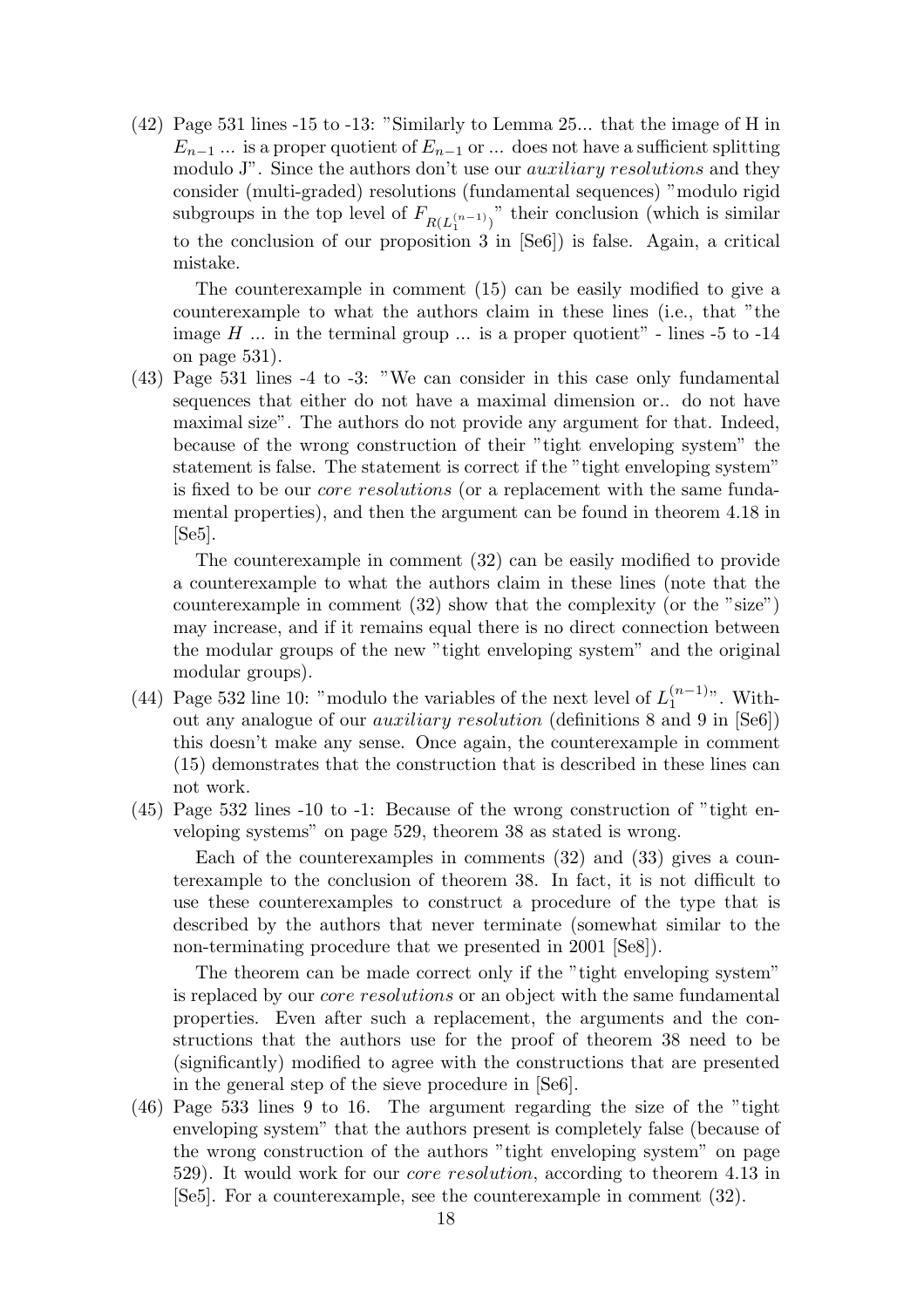(47) Page 541 line 18: "generic family of solutions". The authors have defined "generic families" in definition 23, page 508 lines 15-25. However, this definition of "generic family" can be used only in the procedure for the analysis of sentences with 2 quantifiers (the authors' construction of the tree  $T_{AE}(G)$  in section 9 that starts on page 514 line 8). In the sieve procedure, i.e., the procedure that the authors borrowed for the analysis of formulas with more than 2 quantifiers (the one that is used in their "projective images" section), the notion of a "generic family" as defined in definition 23, is false. For that procedure, one needs to consider reduced modular groups, and technically to use any form of Merzlyakov theorem in the current context the authors should have borrowed our notion of framed resolutions (definition 5 in [Se6]). Without framed resolutions, the use of "generic families" and general forms of Merzlyakov's theorem is completely wrong in the current context.

As an example let  $G = \pi_1(S_2)$ , the fundamental group of a surface of genus 2. Let  $\nu : G \to Z_2$  (where  $Z_2$  is the group with two elements), and let H be the kernel of this map. Then there exists a fixed element in  $h \in H$ , so that for a "generic" homomorphism  $f : H \to F_k$ ,  $f(h)$  does not have a square root. On the other hand for every homomorphism  $v : G \to F_k$ ,  $v(h)$  does have a square root. Hence, (for first order considerations) the "genericity" notions are different, and the one that is used by the authors in the sequel is the wrong one.

- (48) Page 542 line 16: "the sequence of proper projective images stabilizes". The authors apply their theorem 38 on page 532 to get these stable "projective images". However, as we have already commented in (45), the conclusion of theorem 38, which is supposed to be one of the authors' main results, is false (this is mainly because of the wrong construction of their "tight enveloping system", see comments (32) and (33)).
- (49) Because of the authors' wrong perception of our core resolution (their "tight enveloping system"), and their wrong interpretation of "generic families" in the context of the procedure for quantifier elimination (our sieve procedure), the authors have no way (i.e., a notion or a construction) to distinguish between our core resolution and our penetrated core resolution (definition 4.20 in [Se4]). Both of these resolutions, the core and the penetrated core are essential in obtaining any form of stability of what the authors call "block NTQ" (our anvils) and their associated fundamental sequences (our developing resolutions). Without these notions (or rather constructions), and without examining their appropriate *induced resolutions* (see definition 9 in [Se6]), there is no real meaning to the sentence "projective images stabilize". To see how the sentence of the authors could be made precise (with all the notions and procedures at hand) see the statement and the proof of proposition 23 in [Se6].
- (50) Page 541 lines 20-24: "fundamental sequences induced by the subgroup of the enveloping group generated by... We call this group a second principal group and consider projective images for these fundamental sequences". The authors are trying to define our sculpted resolution as it appears in part (4) of the first step of the sieve procedure, and parts (6) and (7) of the general step of the sieve procedure in [Se6]. However, what they do write is completely wrong (i.e., one can not work or continue the procedure with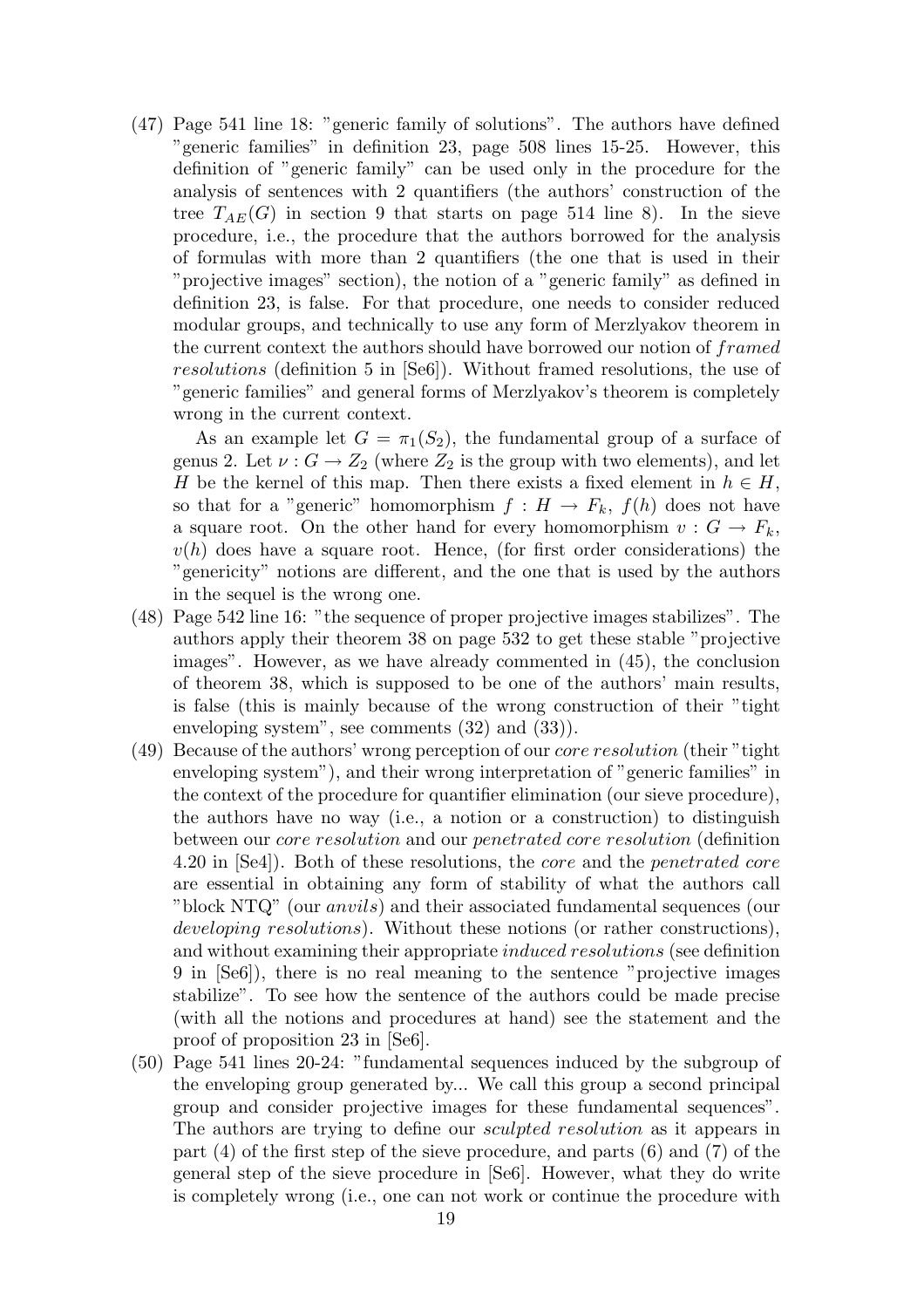the construction that the authors suggest, and hope for termination).

The authors perform things in reverse order - once one fixes the (second) algebraic envelope, one should first look at its sequence of core resolutions ("tight enveloping system") and then construct a resolution that is composed of a sequence of induced resolutions.

- (51) Page 541 lines 23-24: "second principal group" is supposed to be the authors' analogue of our second sculpted resolution, as it appears in part (4) of the first step of the sieve procedure. Probably because of the mistaken construction of their "tight enveloping system" on page 529, the authors do not realize that beside the *sculpted resolution*, one needs to construct, keep, and examine the structure of a related resolution, the penetrated sculpted resolution (see parts  $(6)-(7)$  of the general step of the sieve procedure in [Se6]). Without penetrated core resolutions and penetrated sculpted resolutions, the procedure that the authors describe has no reason to terminate.
- (52) Page 541 lines -11 to -9: "When the chain of projective images of these sequences of increasing depth (and fixed thickness) stabilizes, we add new variables, increase thickness, and so on". This is wrong.

In the general step of the sieve procedure (the procedure for quantifier elimination) in [Se6], it is impossible (conceptually) to "know" when the constructions that are associated with a certain algebraic envelope stabilize. What we do in the general step (parts  $(6)-(7)$ ) is check the objects that are associated with every algebraic envelope (sculpted, penetrated sculpted, and developing resolutions, core and penetrated core resolutions, Carriers) at every step, going from the first algebraic envelope to the last (the one with maximal  $width$ ), and for the first one in which there is a change we modify the constructions that are associated with it, and basically forget or remove the higher width algebraic envelopes. If there is no change in any of them we add an algebraic envelope of a bigger width.

A major principle of the sieve procedure is that not only the constructions that are associated with algebraic envelopes are changed along the procedure, but also the algebraic envelopes themselves are changed! only when we examine an infinite path of the procedure we can talk about stable algebraic envelope with its stable associated objects (see proposition 23 and definition 24 in [Se6]).

Therefore, what the authors write in lines -14 to -9 on page 541 does not agree with the basic concepts of the sieve procedure in [Se6]. From our point of view, it's not only a mistake, but a basic misunderstanding that doesn't allow one to construct our sieve procedure, or in fact any procedure that is supposed to analyze Diophantine or more generally definable sets.

- (53) Page 542 line 6: "minimal values from some NTQ system". What does minimal have to do in this context?
- (54) Page 543 lines 1 to 3: "As we did in the proof of theorem 11, we construct for  $K_E...$  such that  $K_E$  is not conjugated into a fundamental group of a proper subgraph of the JSJ decomposition D ...". This statement is wrong, but it is supposed to be the authors' translation of theorem 32 in [Se6].
- (55) Page 543 lines 8-9: "Therefore the quadratic system ... has smaller size than the quadratic system of..". This is precisely proposition 37 in [Se6]. The proof of this proposition is not as simple as the authors claim in lines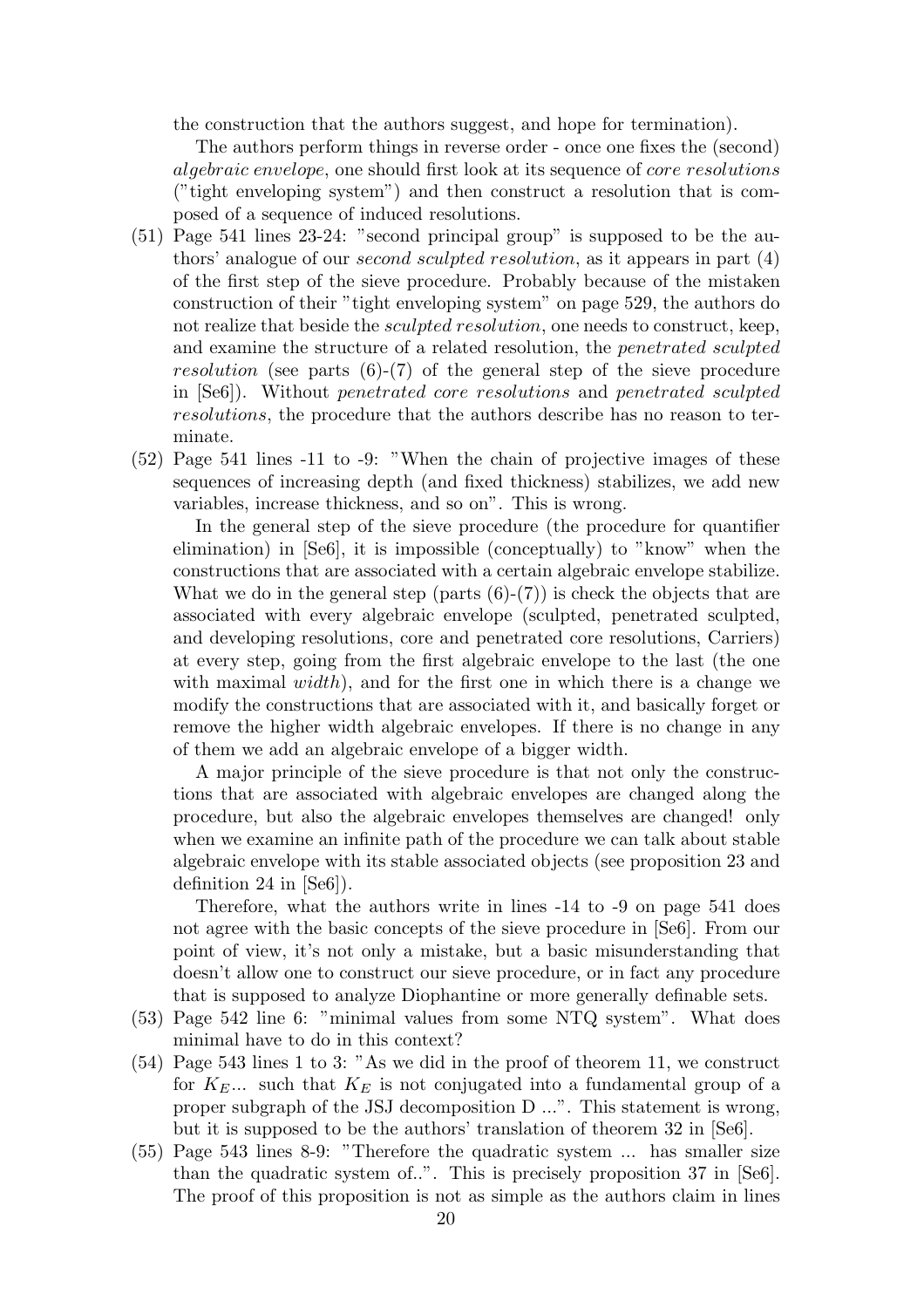5-8, and requires significant modifications to the argument that was used to prove theorems 2.5 and 2.9 in [Se3] (i.e., what the authors call theorem 11).

- (56) Page 544 lines 1-14. The exact statement of lemma 29 is still wrong (it is identical to the statement of theorem 1.33 in [Se5] that is false in this context). The authors use the term "generic family" in part (1) of the lemma (line 6). They define a "generic family" in definition 23 on page 508 lines 15-25. However, this definition of "generic family" (i.e., our graded test sequence) is invalid here. One has to define framed resolutions (as they appear in definition 5 in [Se6]), and prove a form of a generalized Merzlyakov theorem, in order to make the notion "generic family" precise in the context of the lemma (see the difference between the formulations of lemma 6 in [Se6] and theorem 1.33 in [Se5]). For an example for the difference between the different notions of "generic families" see comment (47).
- (57) Page 546 line -10 to -9. Theorem 41 is identical with theorem 7 in [Se7]. The formulation of theorem 7 in [Se7] has a mistake, that was found and fixed by C. Perin [Pe]. Exactly the same mistake exists in the formulation of theorem 41 of the authors.

#### **REFERENCES**

- [KM1] O. Kharlampovich and A. Myasnikov, Irreducible affine varieties over a free group I, Journal of Algebra 200 (1998), 472-516.
- [KM2] , Irreducible affine varieties over a free group II, Journal of Algebra 200 (1998), 517-570.
- [KM3] , Implicit function theorem over free groups, Journal of Algebra 290 (2005), 1-203.
- [KM4] , The elementary theory of free nonabelian groups, Journal of Algebra 302 (2006), 451-552.
- [KM5] , Decidability of the elementary theory of a torsion-free hyperbolic group, preprint, September 2013.
- [Le] G. Levitt, Automorphisms of hyperbolic groups and graphs of groups, Geom. Dedicata 114 (2005), 49-70.
- [Ma1] G. S. Makanin, Equations in a free group, Math. USSR Izvestiya 21 (1983), 449-469.
- [Ma2] , Decidability of the universal and positive theories of a free group, Math. USSR Izvestiya 25 (1985), 75-88.
- [Me] Yu. I. Merzlyakov, Positive formulae on free groups, Algebra i Logika 5 (1966), 257- 266.